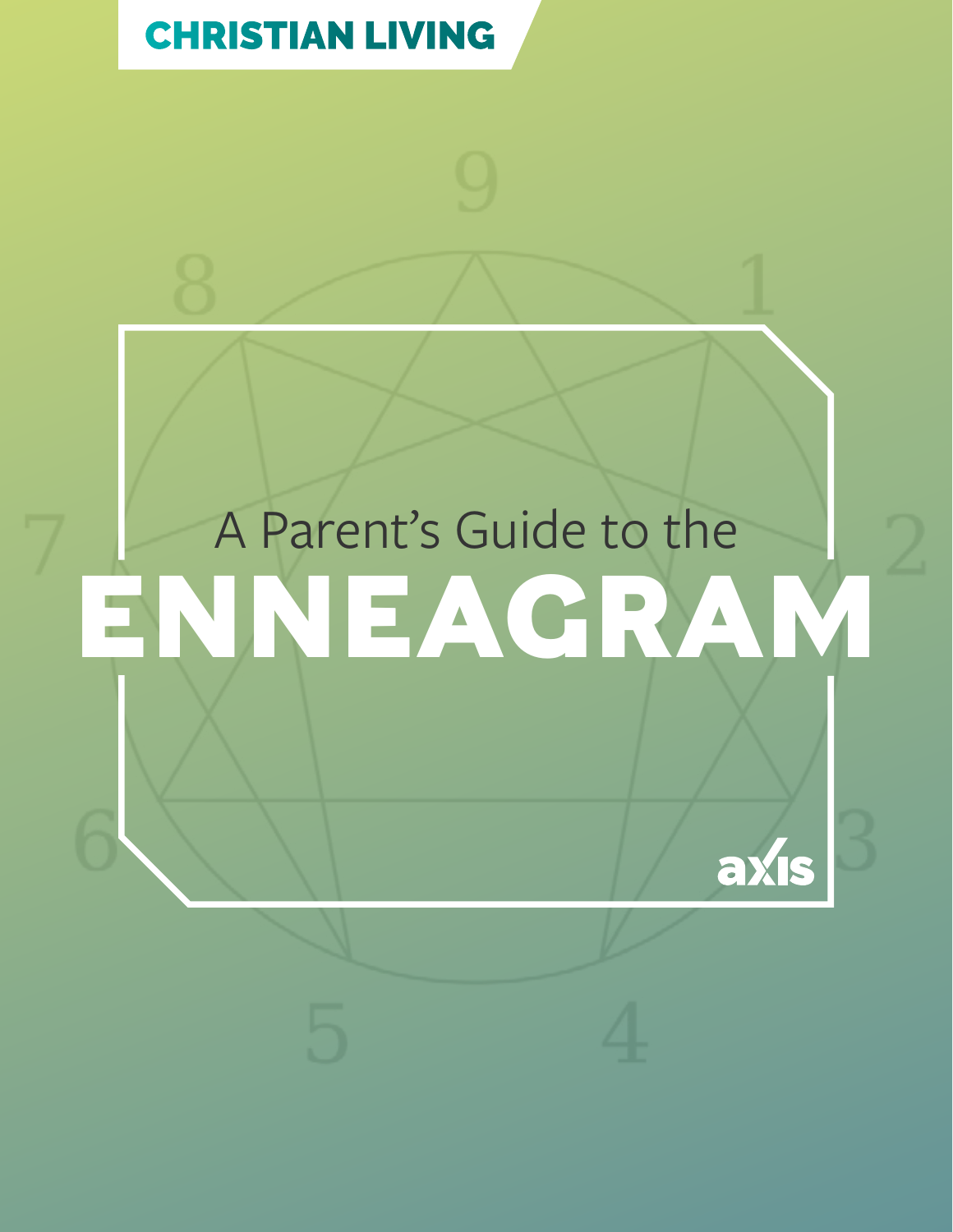# Auther

Authenticity is the daily practice of letting go of who we think we're supposed to be and embracing who we are.

— [Brené Brown](https://www.amazon.com/Gifts-Imperfection-Think-Supposed-Embrace/dp/159285849X/ref=tmm_pap_swatch_0?_encoding=UTF8&qid=&sr=)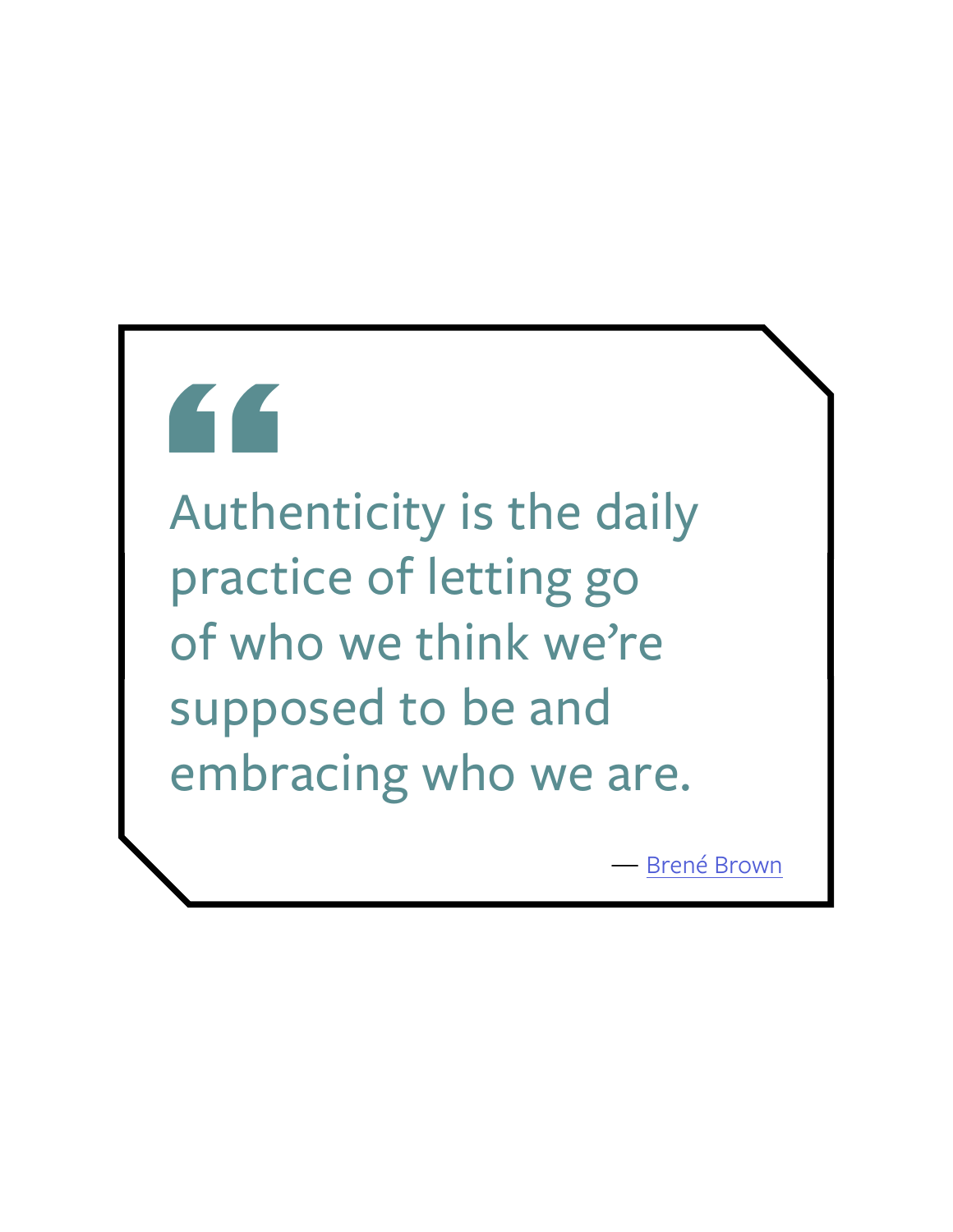# <span id="page-2-0"></span>THE ENNEAGRAM A Parent's Guide to

#### **Contents (Click to jump to section)**

| How does one determine which type they are?  3 |
|------------------------------------------------|
|                                                |
|                                                |
|                                                |
|                                                |
|                                                |
|                                                |
|                                                |
|                                                |
|                                                |
|                                                |
|                                                |

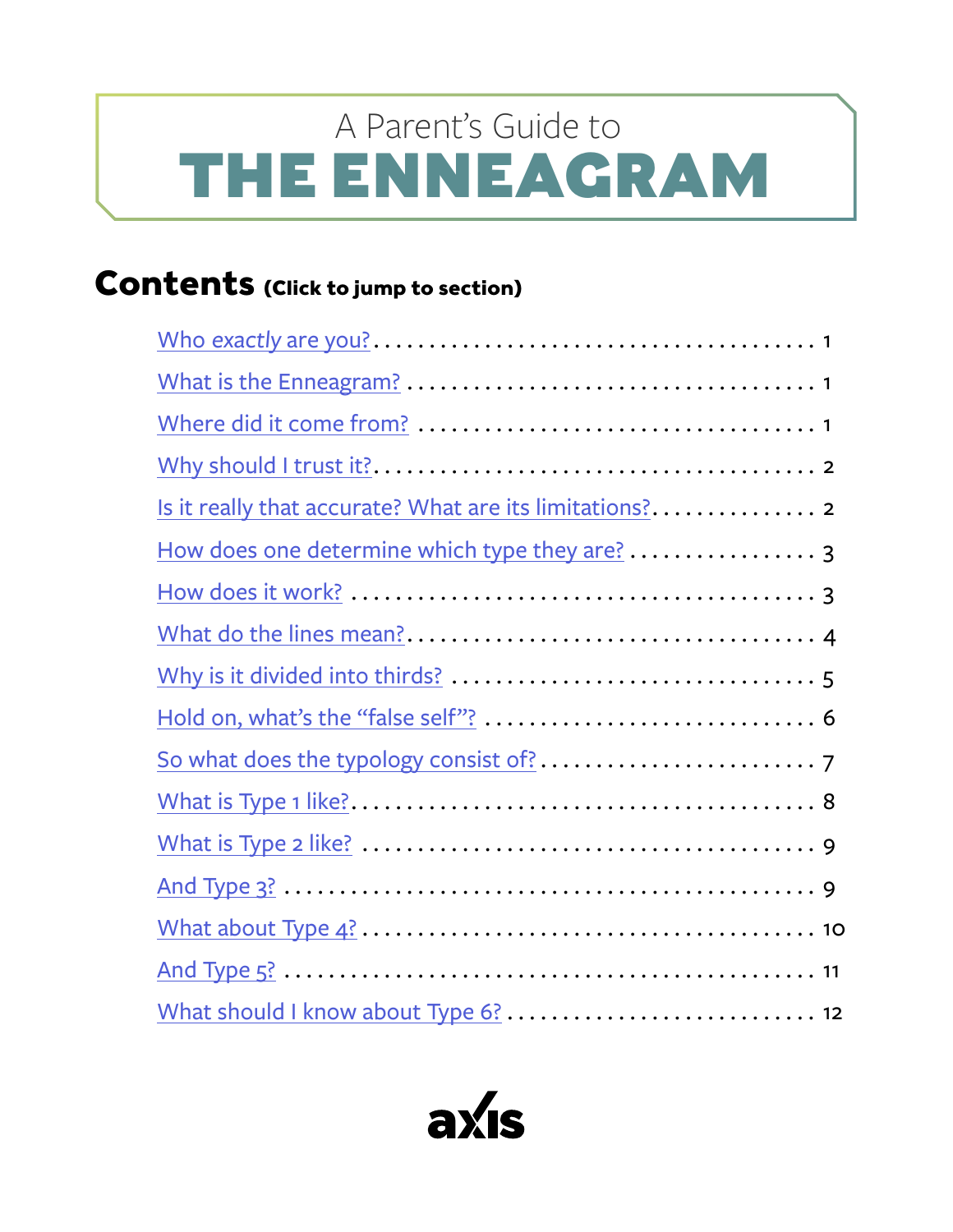# THE ENNEAGRAM A Parent's Guide to

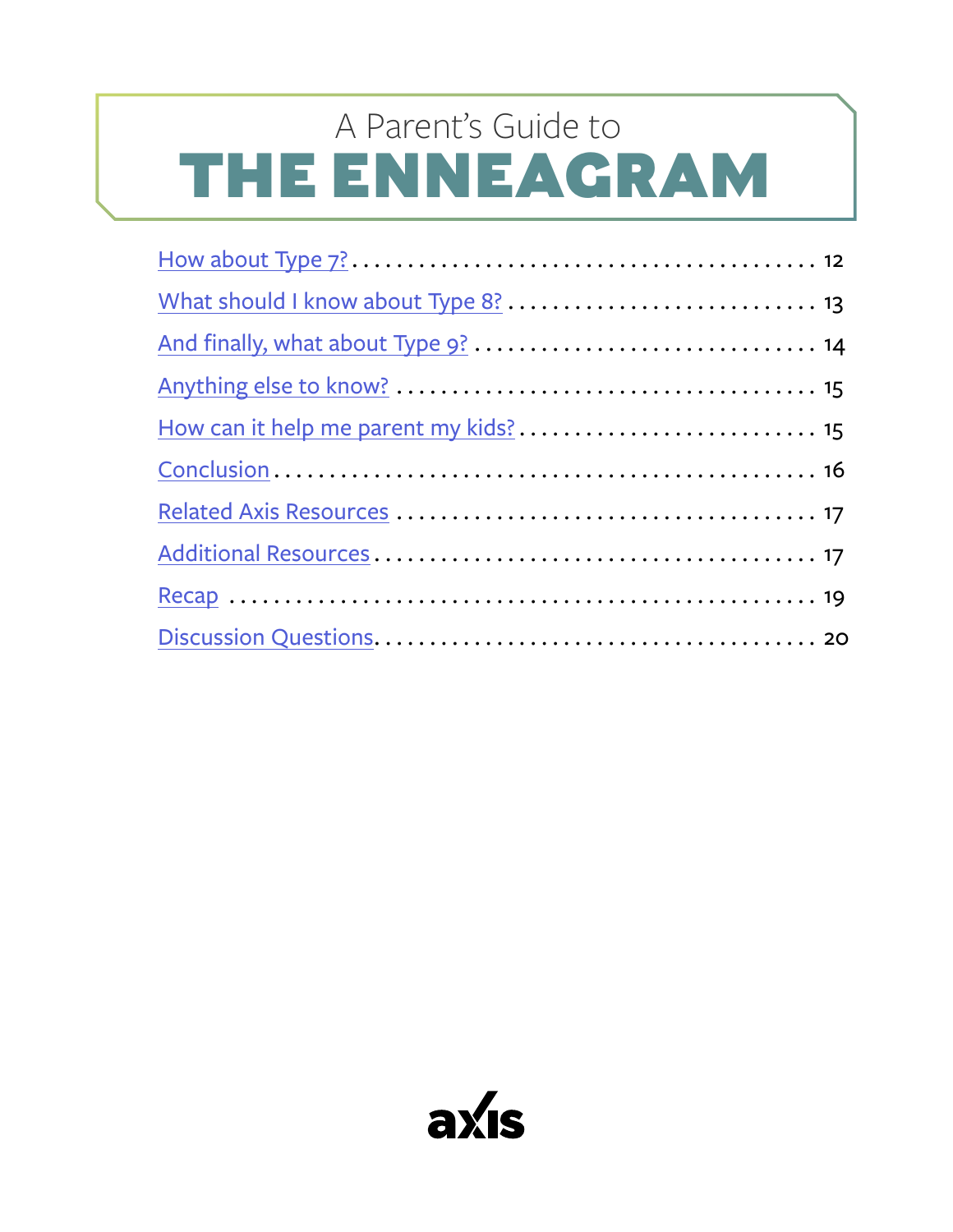#### <span id="page-4-0"></span>**Who exactly are you?**

How do you define who you are? By how you look? What you do? Who you're related to? Those personal details together might give a general picture of you, but it's probably not comprehensive. What if we took it a step further: What motivates you to get up in the morning? It's a harder question to answer because now we're talking about the "why," about purpose, about who you are at your core. And it gets even harder when we apply all these same questions to our kids. Even if they know who they are and what they want to do with their lives, which is unlikely, they usually aren't in the mood to tell their parents all about it. So how can we and our kids understand ourselves and each other better? That's where the Enneagram can help. *[Note: This Guide is only a primer to the Enneagram. See Additional Resources below for more in-depth info.]*

#### **What is the Enneagram?**

At its core, it's a tool used to cultivate self-knowledge and increase our understanding of ourselves, our kids, our parents, our friends, and even those we struggle to love. Enneagram author and researcher Don Richard Riso [puts it succinctly:](https://www.christianbook.com/personality-using-enneagram-discovery-revised-edition/don-riso/9780395798676/pd/798676?event=ESRCG) "It is best described as a contemporary and evolving theory of human nature based on a variety of time-honored sources and traditions." If we let it, the Enneagram can help us know ourselves better and, in doing so, know God more fully.

#### **Where did it come from?**

Though [its exact history is unclear](https://www.enneagramspectrum.com/173/history-of-the-enneagram/), some variation of it has existed for hundreds, possibly thousands, of years, according to *[Personality Types: Using the Enneagram for Self-](https://www.christianbook.com/personality-using-enneagram-discovery-revised-edition/don-riso/9780395798676/pd/798676?event=ESRCG)[Discovery](https://www.christianbook.com/personality-using-enneagram-discovery-revised-edition/don-riso/9780395798676/pd/798676?event=ESRCG)*. Our modern iteration can first be traced back to George Ivanovich Gurdjieff, who lectured on it in Europe in the 1910s and '20s and is credited with bringing the Enneagram symbol to the West. However, "the modern Enneagram...seems to be the result of [Oscar] Ichazo's brilliant synthesis of a number of related systems of thought about the nature and structure of human consciousness" (18). Since then, many modern psychologists, priests, and even lay people have studied and iterated upon it, bringing us the knowledge we have today. (For a more in-depth analysis of its history, we recommend Chapter 2 of *Personality Types*, especially the diagram on page 23.)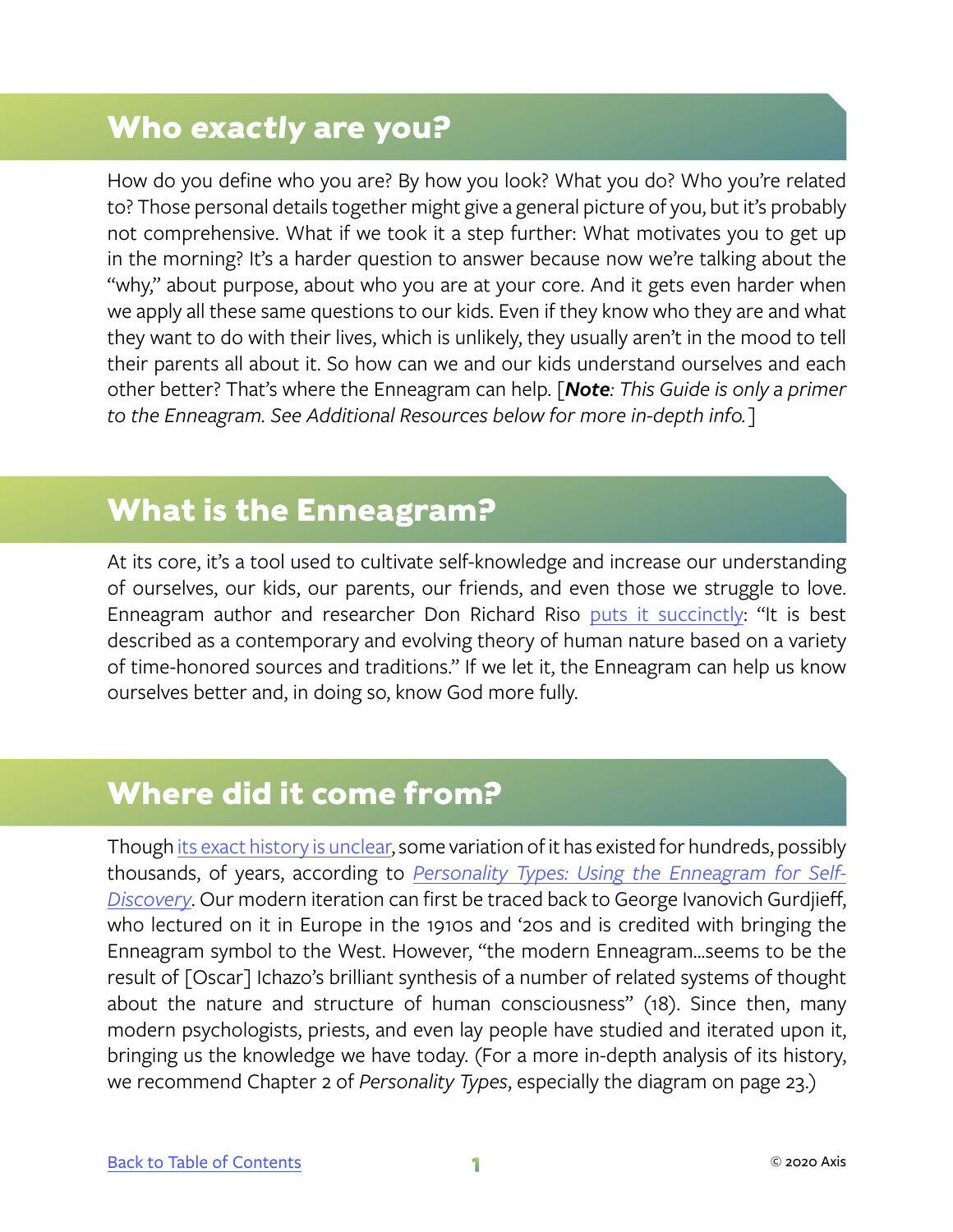#### <span id="page-5-0"></span>**Why should I trust it?**

Though it's not hard to find Enneagram proponents who tout its superiority over other systems, it's simply one system that seeks to understand and explain one of the most complicated things in the universe: the human psyche. So while there might be reasons people prefer it to something else, it can be even more powerful when used in conjunction with other systems.

However, one reason that people enjoy the Enneagram is its uncanny accuracy. It's amazing how well the nine types encompass everyone and yet also allow for (and even predict) the immense variation from person to person. If you don't yet know your type, it's possible that once you discover it, you'll be shocked by how well it describes you. ("How could it possibly know that about me?!" is a question uttered frequently by Enneagram newcomers.)

One of the best and most compelling reasons people are drawn to the Enneagram is its holistic way of describing a person. When you take [this Enneagram test,](https://tests.enneagraminstitute.com/orders/create) you don't just get one number that's bound to determine your every move for the remainder of your life. You are given a percentage for each of the nine numbers, indicating how strongly each type presents itself in you (we all have aspects of each type). But it also helps you understand which number is strongest, which then can elucidate core motivations, desires, fears, and behaviors.

In addition, the Enneagram is unique in that it doesn't just say, "Here's how you are!" or seek to create boxes in which to neatly fit a person. It allows for all the messiness, beauty, and variety of being human, while still offering healthy versions for each type to aspire toward. It explains how one might behave and think at their best *and* at their worst, which then also allows them the wisdom to see when they're thriving and when they're not.

#### **Is it really that accurate? What are its limitations?**

Because each one of us is a uniquely made individual, not everything the Enneagram says about your type will be Gospel truth to you. There may be certain points that resonate within your type and others that might not describe you at all, but the important thing to remember is that if you resonate with a majority of what is said for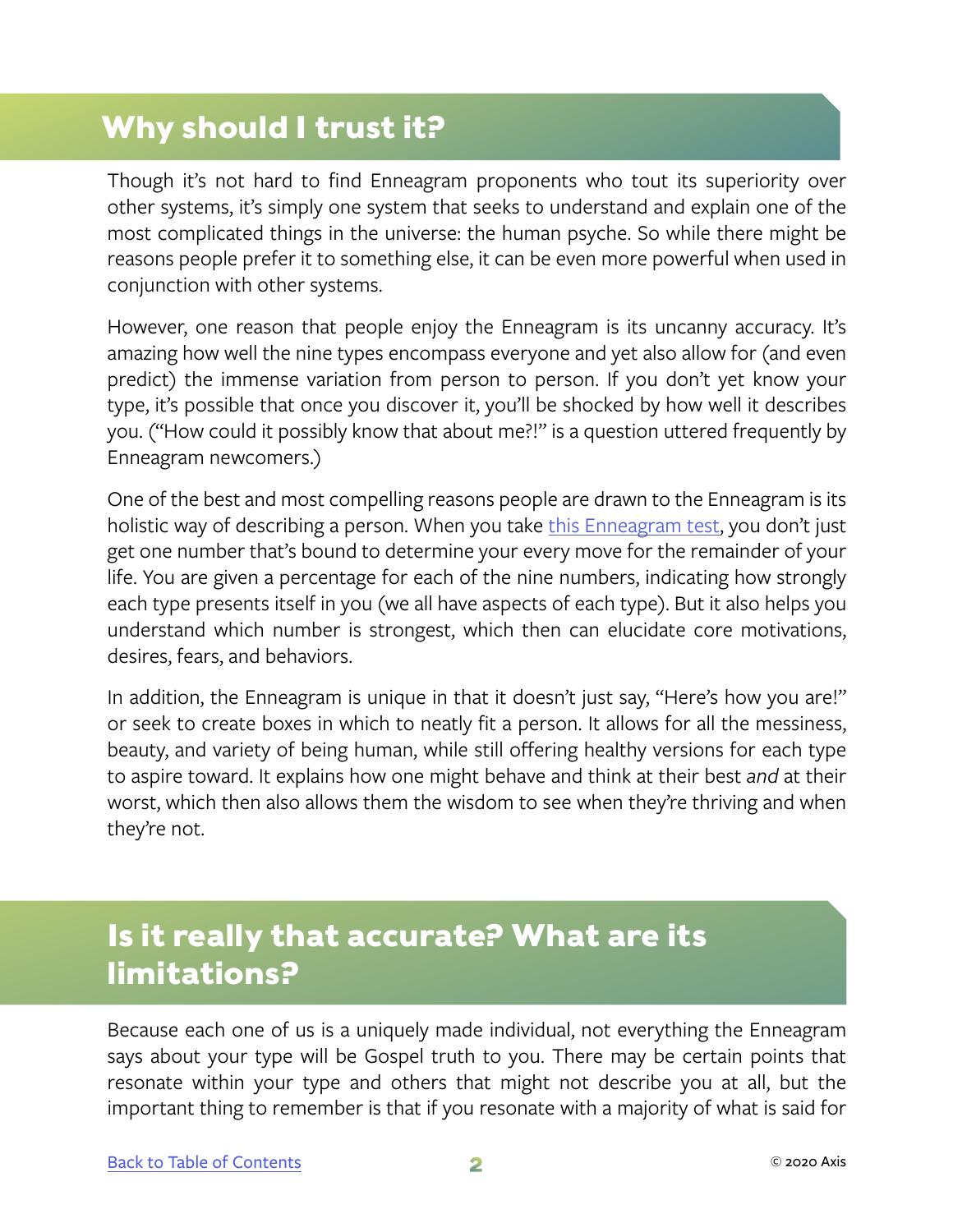<span id="page-6-0"></span>a given number, there's a high chance that that is your primary way of interacting with the world. Remember, the Enneagram starts by describing your core motivations, so start by looking at each type's basic fear and holy desire to see which might resonate with you.

And though the Enneagram has been refined to explain variances and differences possibly better than any other system (more on how it does this below), it's not perfect. Remember that it's a constantly evolving system for describing and categorizing reality, not a system for *predicting* it. So as we learn more, the Enneagram can be refined even more, but since it seeks to describe one of the most complex, elusive, and unknowable aspects of our world, it will never fully encapsulate the whole of the human psyche.

#### **How does one determine which type they are?**

In her excellent book *[Mirror for the Soul: A Christian Guide to the Enneagram](https://www.christianbook.com/mirror-the-soul-christian-guide-enneagram/alice-fryling/9780830846320/pd/846320)*, Enneagram specialist Alice Fryling suggests that you are actually more accurate at determining your Enneagram type than any test, though she does say tests are helpful (we've linked two reliable ones in Additional Resources below). Her advice is to read through a thorough description of each type and see what sticks. For some people, there is one number that surfaces immediately in an "ah ha!" moment. But for others, the journey to finding their type might take some discovery and deeper reflection. You might wonder, "Am I a 3 or a 7?" and you may have to take a few days and notice patterns that emerge from your daily life. Another helpful technique is to talk to a *trusted* friend to see which type they see more in you from an outside perspective.

Something to keep in mind: One clue that you're on the right track might be that you don't *want* that type to be your type or that you feel exposed. This is because, as much as each type has wonderful qualities, when you find your type, you will resonate more with the shortcomings of that type and possibly be embarrassed. We tend to see the positive qualities of other types and wish we had them, but when we find our own type, we will resonate with many, if not all, of the negative qualities.

#### **How does it work?**

Simply put, it's a personality typing system consisting of nine core personality types. While every personality typing system has its own unique way of labeling and defining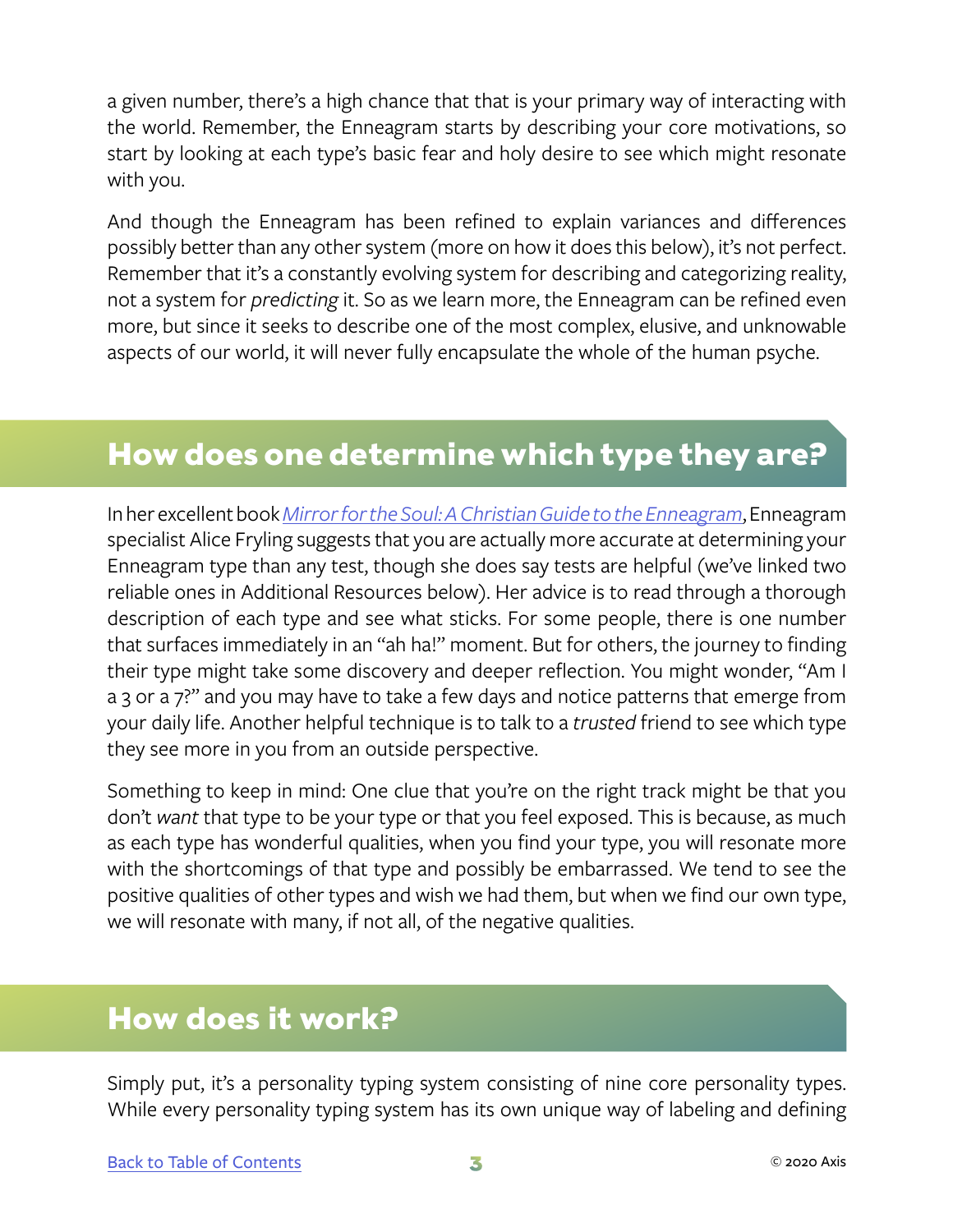<span id="page-7-0"></span>personality, the Enneagram simply uses the numbers 1 through 9 to define the different personality types (see diagram). These nine types are the different ways we as humans can experience the reality around us, as well as interact with the world and others. It helps to think of it this way: Each type is a pair of glasses with a prescription altogether different from the other eight types, so one pair of glasses might make all the punctuation marks pop off the page, while another pair might only draw out the words that start with capital letters. Depending on which glasses you're wearing, you experience the words on a page in a different way from someone reading the exact same sentence with different glasses.



According to the Enneagram, **a person only has one core type, and that type does not change over the person's lifetime**; it is consistent. But as you can see in the diagram above, the nine types are laid out in a circle. This is not by accident. Enneagram types actually interact with each other in specific ways, and the circle arrangement seeks to describe those interactions. Each type can have what's called a "wing," which is *only* either of the two numbers that fall directly next to that type. While a wing doesn't change a person's core motivations and drives, it does impact behavior. So a Type Seven, for instance, can either have a Six wing or an Eight wing. Depending on which wing a person most identifies with, it can make that Seven seem very different from a Seven with the other wing or one who doesn't feel they have a wing at all. Most people have one wing that is strongest for them, but ideally, as you grow in health, you will be able to express both more fully. In addition, unlike the core personality types, wings can and do change throughout a person's lifetime. Check out *[The Road Back to You](https://www.amazon.com/Road-Back-You-Enneagram-Self-Discovery/dp/0830846190/ref=sr_1_2_sspa?ie=UTF8&qid=1548877074&sr=8-2-spons&keywords=the+road+back+to+you&psc=1)* by Ian Cron for a great but concise explanation of how each wing influences your type.

#### **What do the lines mean?**

These lines, called "[arrows,](https://www.youtube.com/watch?v=LCwIEOZIhx4)" are also no accident. Arrows help describe how a specific type behaves when under stress (called "disintegration") and when in comfort (called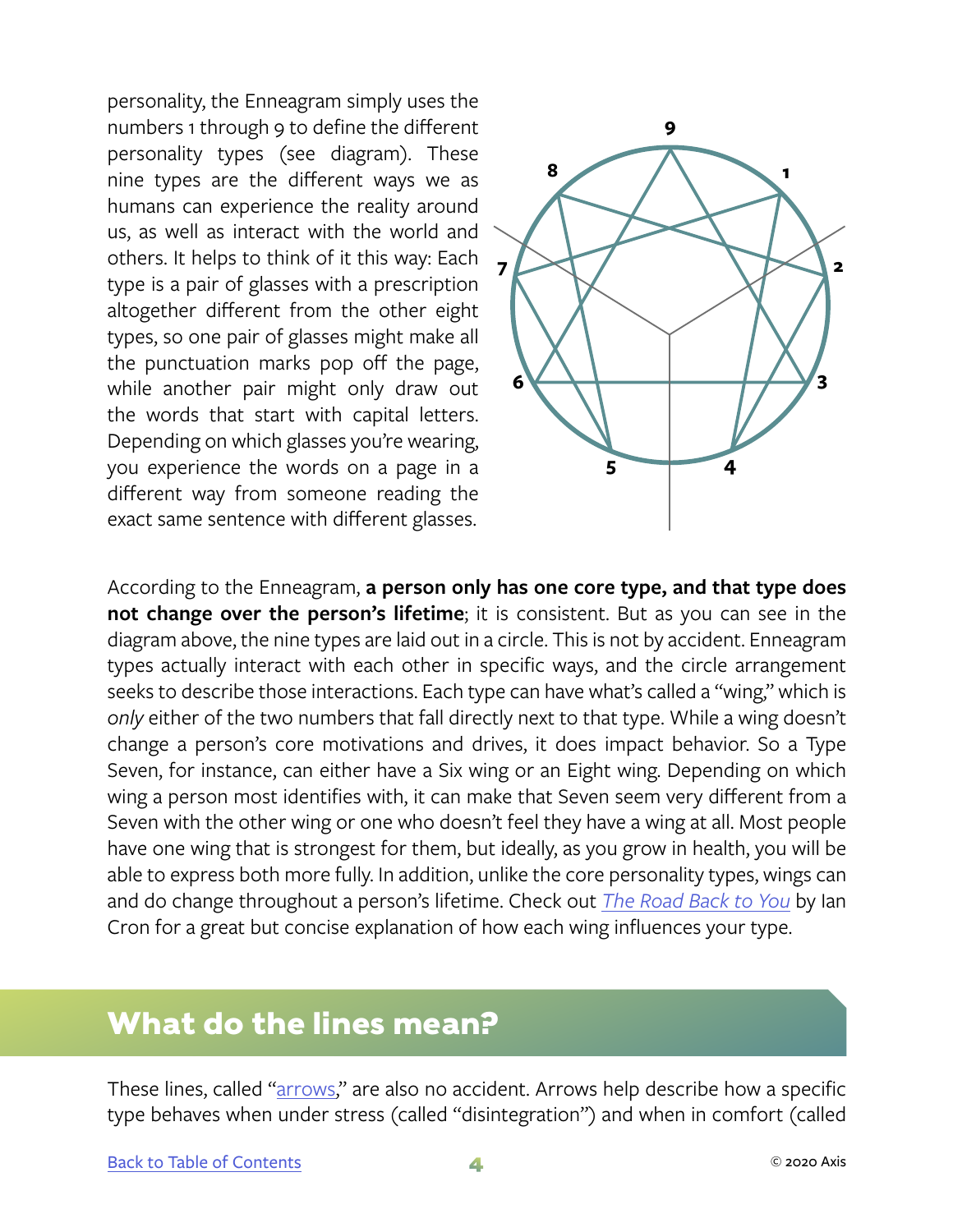<span id="page-8-0"></span>"integration"). In a nutshell, what this means is that when in comfort or psychological growth, a certain type will exhibit the behaviors of the type indicated by the green arrow in the diagram. Conversely, when in stress or psychological deterioration, a certain type will exhibit the behaviors of the type indicated by the red arrow.

What's beautiful about this, beyond just how accurate it is, is how it explains why someone of one type can come across or behave very differently than someone of the exact type. If, say, a Five was really flourishing, they would exhibit a lot of the behaviors and



characteristics of an Eight and could even be mistaken by those around them as an Eight. In conjunction with wings, arrows can also help us see why we do certain things or default to certain behavior patterns when we're under stress, but never do them when we're not. Also notice that once we take into account our arrows and wings, **each of us could exhibit traits of up to four different types**. Of course, our main/ core type will be the strongest and most consistent, but the others play significant roles in our personalities and behaviors, again reflecting the enormous complexity of each individual person.

#### **Why is it divided into thirds?**

These thirds are known as [triads](http://www.fitzel.ca/enneagram/triads.html) (or centers) and describe the primary way each of the three types in that triad perceive the world—either through their Instinct, their Feelings, or their Thoughts. Though each type is able to use all three faculties, one becomes the dominant or primary faculty for each type within that triad.

**Instinctive/Gut**. (Types Eight, Nine, and One) These types respond to life based on their gut reactions to things. They're often impassioned people who live more by what drives them than by what they're feeling or thinking. When people in this triad feel threatened, they start living out of the "false self" and are overcome with *anger*.

*Feeling/Heart*. (Types Two, Three, and Four) These types interact with life based on what they're feeling. They're often very successful socially because of their natural need and desire to connect with those around them. When people in this triad feel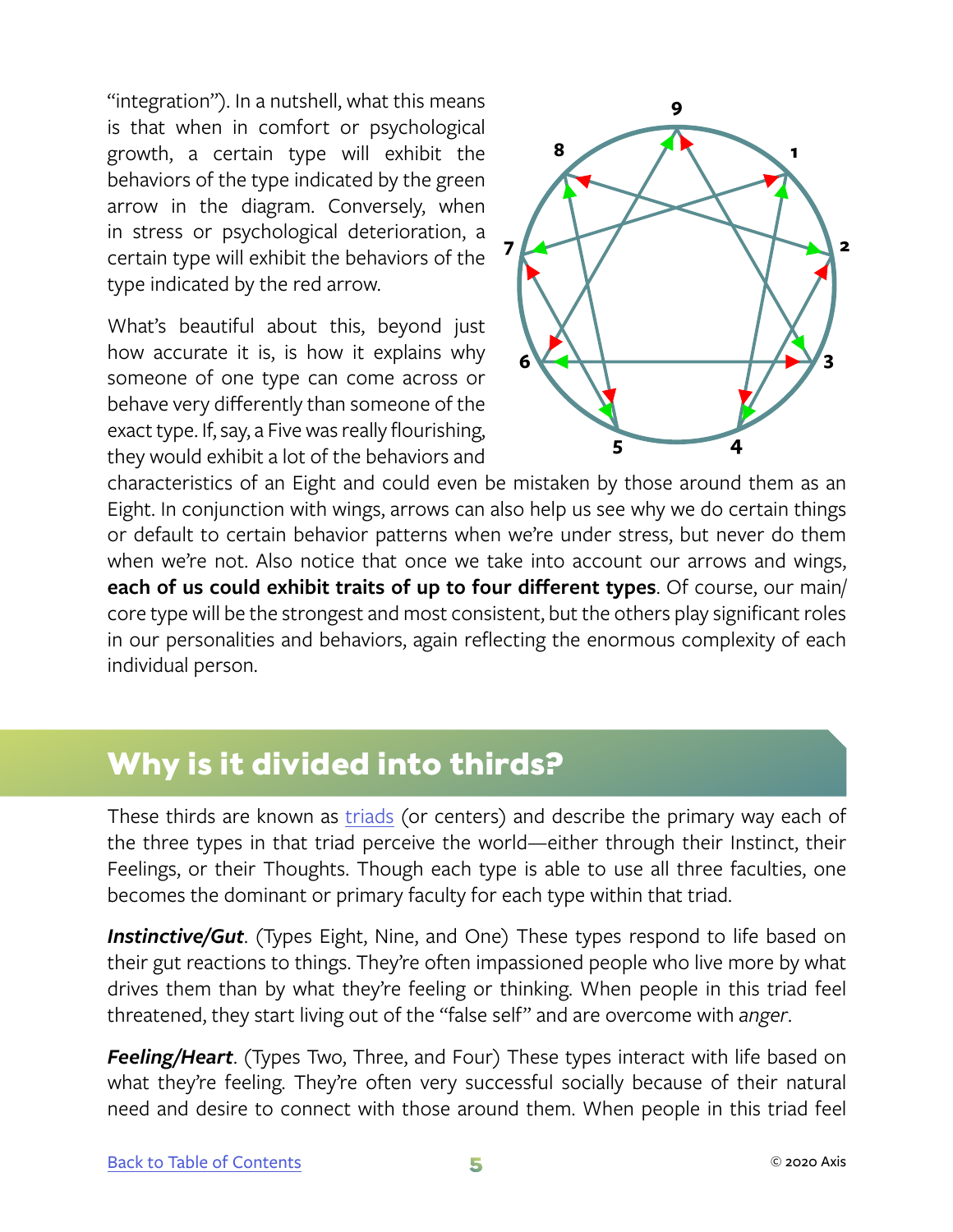<span id="page-9-0"></span>threatened and start to live from the "false self," they're overcome with *shame*.

*Thinking/Head*. (Types Five, Six, and Seven) These types approach situations primarily by using their mental faculties to understand the world around them. Head people plan, **7** gather information, and look to the future to feel assured and secure. When people in this triad feel threatened, their "false self" takes over and they are crippled by *guilt*.



#### **Hold on, what's the "false self"?**

Good question. The "false self" and "true self" are terms the Enneagram uses to describe our healthy and unhealthy tendencies. Let's start with the good.

The True Self is your God-ordained, God-oriented identity. It's the you that's defined by your status as a son or daughter of God. It's you at your best when you rest in the security of the Gospel, knowing that in God you have all you need, you can trust Him, and He is enough. In the true self, you are living into the fullness of who you've been made to be.

Conversely, the False Self is a social and mental construct driven by the ego that gets you started in life. It's ["how you define](https://cac.org/losing-myself-to-find-myself-2016-08-02/) yourself outside of love, relationship, or divine union" with God. It's who you think you are based on your appearance, education, family background, job, or title. But it's more bogus than it is bad; we give it far too much credit for defining us than we should. When we begin to see ourselves based on external factors, we're living out of our False Selves, and when we do that, we feel vulnerable and unsafe in our world because we don't really trust that we are beloved and accepted by God Himself. We hide from God instead of running toward Him, and we attempt to build our own kingdoms. In the False Self, we make decisions to protect our ego from vulnerability and authenticity.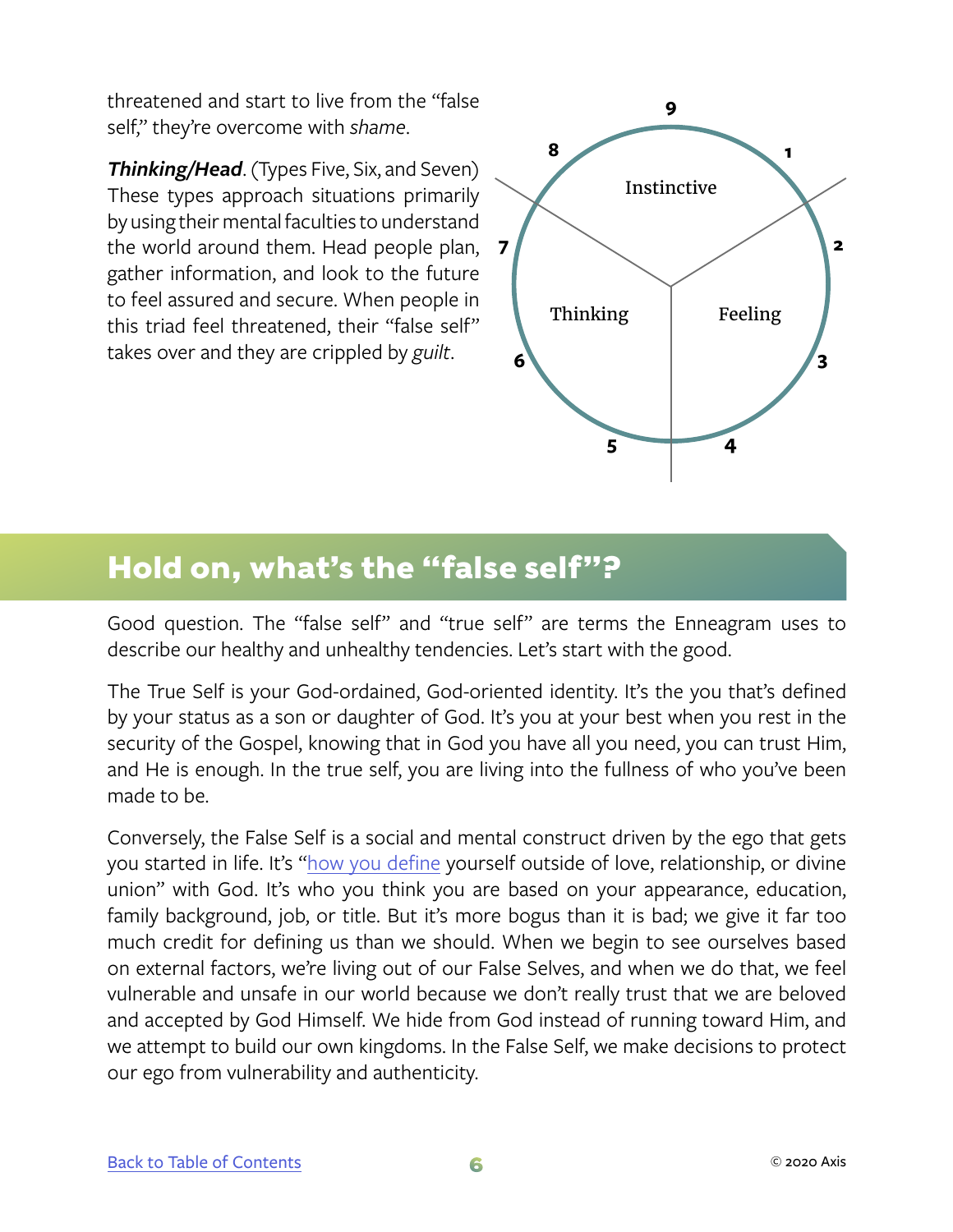#### <span id="page-10-0"></span>**So what does the typology consist of?**

The Enneagram seeks to describe multiple parts of who we are, but since our space is limited, we'll list the six most important components.

*The Main Attribute*. As God's image bearers, each of us has been uniquely made to represent different characteristics of God. Which attributes of God do you see in each of your kids? The Enneagram can help build some of that vocabulary with us because each type has a way that they instinctually reflect God, and we call this the Main Attribute of each type. We start here when talking about the Enneagram because we want to start by affirming the good and holy ways a person reflects God, and we always want to affirm and encourage our loved ones to live into their Main Attribute.

**The Childhood Wound**. It's a reality of our broken world that no child grows up in a perfect home completely protected from everything and anything that can cause pain or hurt. Each of the Enneagram types has a certain way they were wounded as children, and that wound begins to shape them. The wound happens when "a person feels they are not being loved perfectly or comes from a person's inability to receive love perfectly" (Heuretz, 245). As mentioned earlier, Enneagram types are fixed from birth and remain constant throughout a person's life. A person who is a Three was born a Three and will have the Three's way of seeing the world their whole life. So the childhood Wound is not what shapes the type; rather, *the type interprets the wound*.

*The Basic Desire*. One of the best questions you can teach your kids to ask is, "What is the good and holy desire behind what I'm wanting?" That question recognizes that each of us yearns for something beyond what we can simply see and that our desires are rooted in a good and holy longing we all have. This is what the Basic Desire gets at. What is that God-given desire that your true self wants to see realized and your false self will do *anything* to get?

*The Basic Fear*. If the Basic Desire is the good and holy desire that can only be satisfied in God, the Basic Fear is what can take over each type when they begin living out of the false self and worry that their Basic Desire will never be realized. It is the Basic Fear that drives each type down into unhealthy emotional levels

*The Passion or Compulsion*. If we're being driven by our Basic Fear (and therefore believe that our Basic Desire will never be achieved), our Passion or Compulsion begins to kick in, and we start trying to achieve our Basic Desire through unhealthy and often self-destructive means. Each type has a specific way it will seek to realize the Basic Desire, but when our Passions take over, it's important to remember that it means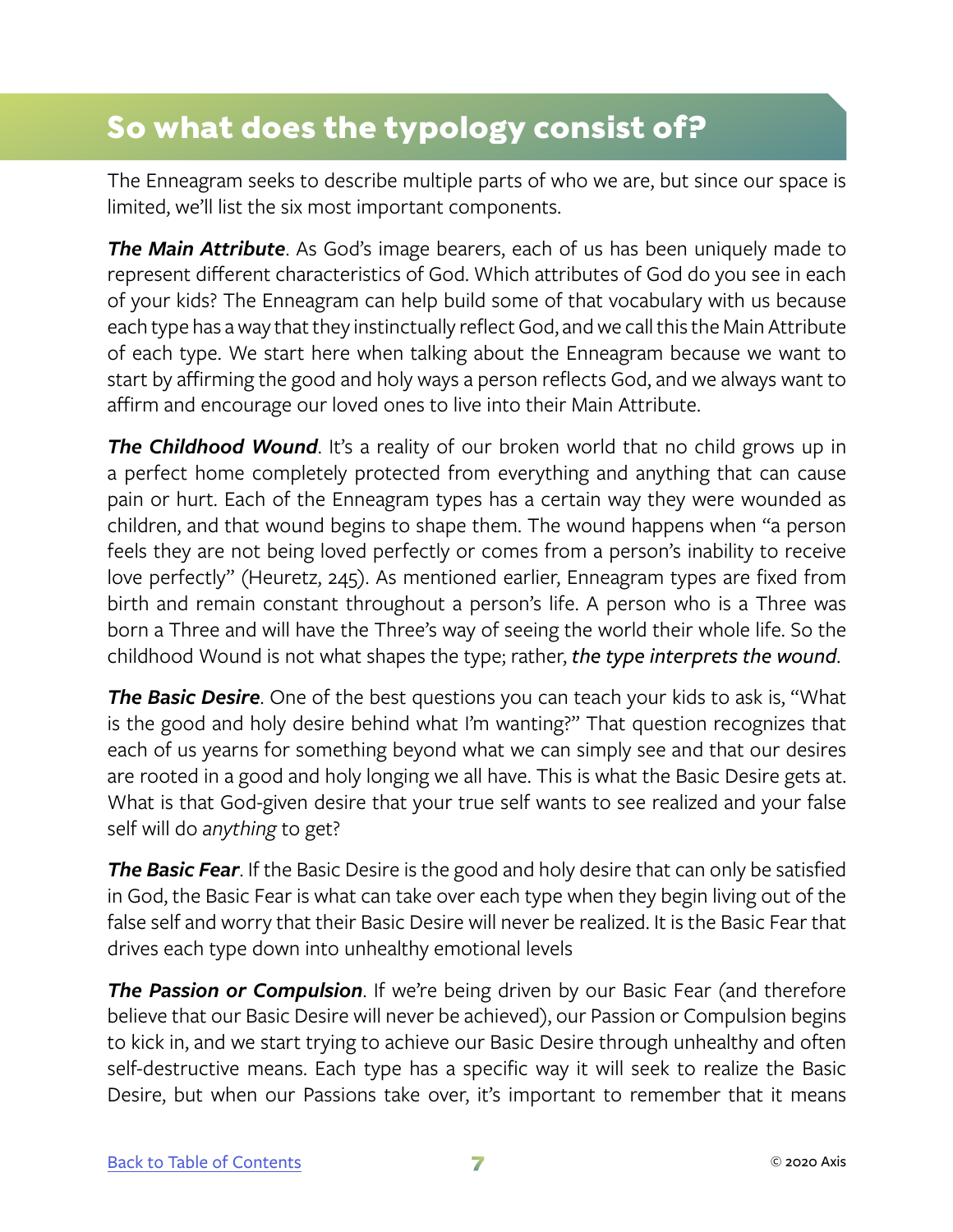<span id="page-11-0"></span>we're actually living out of our Basic Fear, and we become trapped, trying desperately to get our Basic Desire, but succeed only in building a prison of our Passions.

*The Grace Given*. Thanks be to God that He doesn't just leave us to drown in our fears and passions without a way out. God gives every Enneagram type a specific grace to help them accomplish their Basic Desire in a healthy and mature way. To lean into the Grace Given is to humbly say to God, "Lord, I am yours and yours only. Help me to become more of the person you made me to be." Only God can teach us to live into our grace, but if we do approach all areas through the grace God gives us, we find that we actually move toward our Basic Desire without the stress, panic, and striving that comes with Fear. It's here that we find freedom.

#### **What is Type 1 like?**

Type One is known as the **[The Reformer](https://www.enneagraminstitute.com/type-1/)** because of the ability to see what's wrong in the world and make it better. By doing so, they are often bringing God's restoration, even in little ways, to the world around them.

*Main Attribute*. Goodness. Ones remind us that God is always working to bring His perfect kingdom to earth when all that is broken will be made right. Ones want to be good and are therefore perfectionistic, principled, and improvers.

*Childhood Wound*. As children, Ones got the message that they weren't good enough and that they needed to always be better. They were told that they could always be better, making the refrain in their head one of constant critique of their outer and inner world.

**Basic Desire**. To reveal the ideal goodness in themselves and in the world around them.

*Basic Fear*. That they are corrupted, bad, and immoral. When Ones move away from a place of security, they start acting primarily out of the belief that they are corrupted and are consumed with the shame of their own brokenness and inability to be good.

*Passion or Compulsion*. Anger, which they direct toward all the imperfections in the world. But that external anger is soon directed inward at themselves, and if Ones aren't careful, they can easily fall into a game of never-ending self-improvement, only to find that they fall short of their unrealistic expectations time and time again.

*Grace Given*. Serenity is the grace given to Ones as they learn to accept themselves and the world around them as good enough. This serenity allows Ones to let go of their need to constantly improve and to simply rest in the divine presence of God.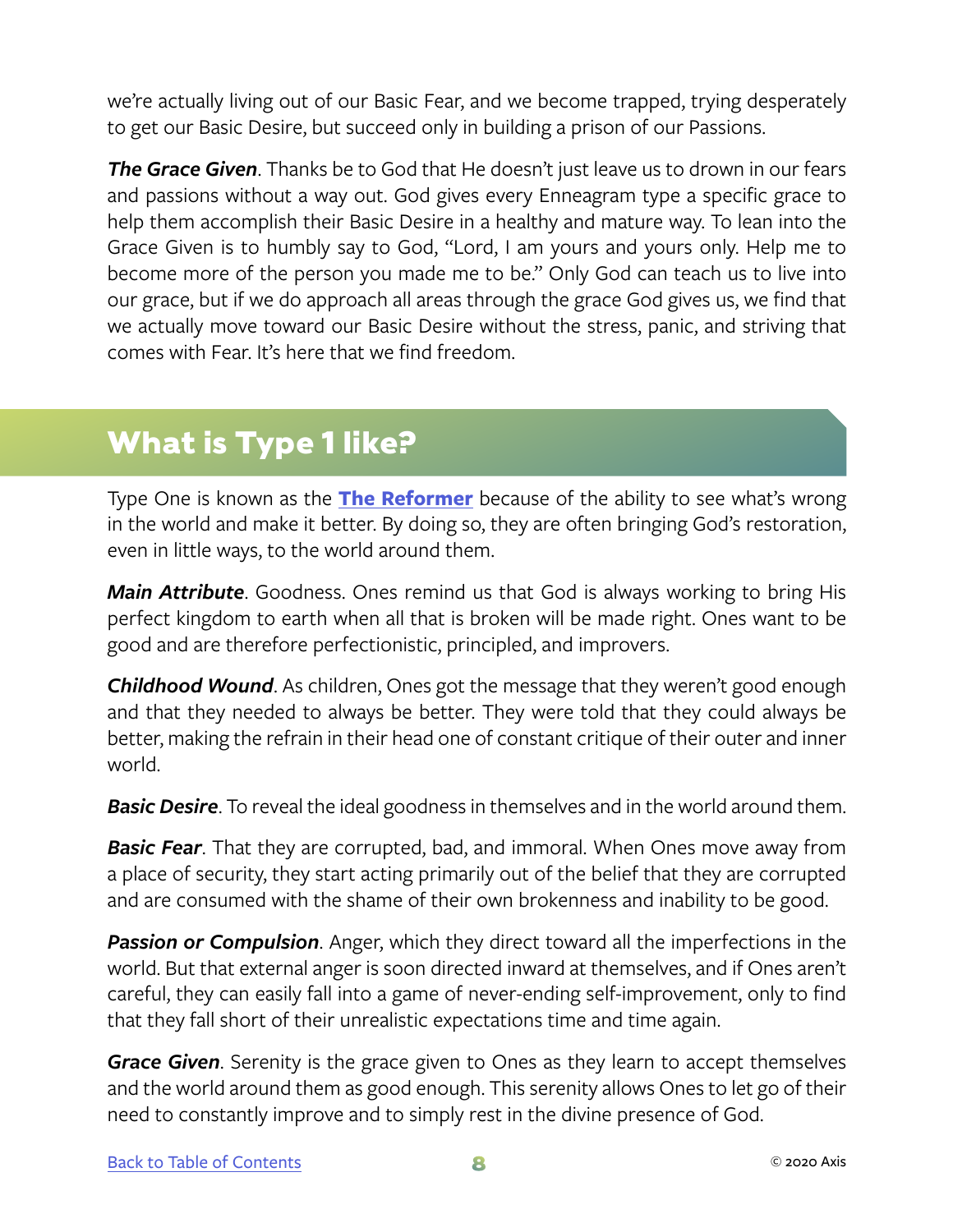#### <span id="page-12-0"></span>**What is Type 2 like?**

Twos are called **[Helpers](https://www.enneagraminstitute.com/type-2)** because they excel at anticipating and meeting others' physical and emotional needs.

*Main Attribute*. Love. Twos remind us that "God is love" and that He is a God who will give all of Himself to bring us into a loving relationship with Him. In this same way, Twos will give all of themselves to love those around them, and they are emphatic, generous, and nurturing.

*Childhood Wound*. Twos received the message that their needs were selfish, so instead of focusing on what they needed, Twos turned their gaze outward to the needs of those around them. By focusing on others, Twos felt loved even when that love wasn't given back.

*Basic Desire*. To be loved. We all desire to be loved, but Twos feel the need to be loved by others more deeply than other types.

*Basic Fear*. That they are unloved. The False Self of Twos tells them that they need love from all other places except God. Twos were told that they would be loved if they loved others rather than themselves. As a result, when Twos feel unloved, they will do anything to feel love.

*Passion or Compulsion*. Pride. Unhealthy Twos may feel addicted to how others like their giving, caring nature and could feel pride that they are needed and loved for what they do. If Twos feel unloved, they may even manipulate others to feel love.

*Grace Given*. Humility, meaning that they are able to recognize their own needs and are able to articulate them to others to avoid becoming lost in what others expect of them. When this happens, Twos are able to love freely without any expecting to find their value in the love of others.

#### **And Type 3?**

Type Three is known as **[The Achiever](https://www.enneagraminstitute.com/type-3)** because of the ability to accomplish and push others to accomplish great things. They are well regarded and value personal growth.

*Main Attribute*. Effectiveness. Threes remind us that God accomplishes and achieves all that He promises to His people. They are role-models, authentic, and successful.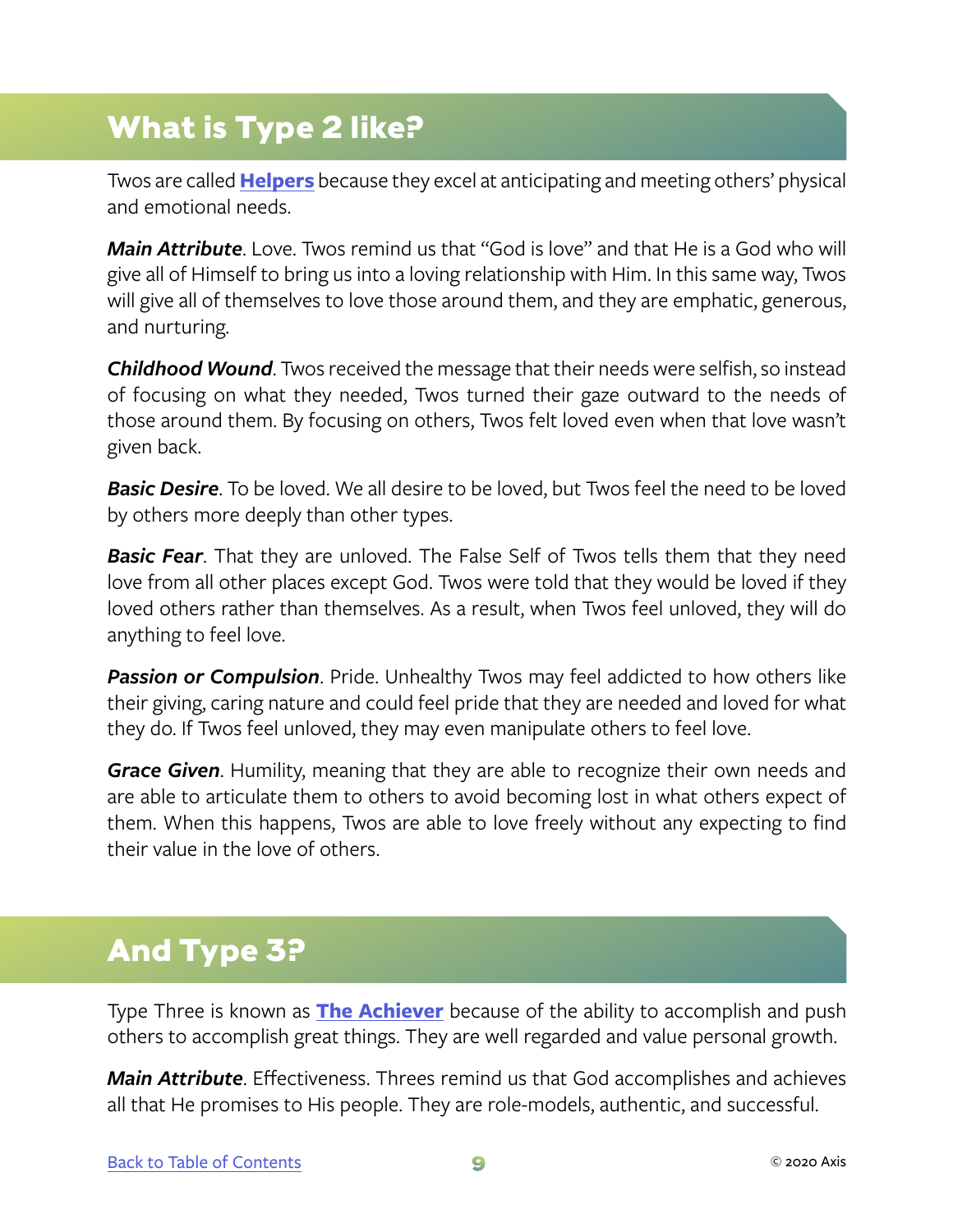<span id="page-13-0"></span>*Childhood Wound*. Threes received the message that the only thing that mattered for them growing up was their performance. They were only valued for what they could do, not for who they were.

*Basic Desire*. To be valuable for who they are.

**Basic Fear**. That they are worthless and have nothing to offer the world. In order to chase their desire to be valuable, they work harder and faster than everyone around them.

*Passion or Compulsion*. Deceit. Threes want to look good all the time. They want others to see their success and value that in them. If life starts shifting in a negative direction, Threes will smudge the truth and use deceit to keep up a facade of success.

*Grace Given*. Truthfulness, which allows Threes the freedom to take off their masks and be honest with everyone about both the good and the bad. It's in this place of vulnerable honesty that Threes can be truly valued simply for who they are and to cease the incessant need to impress.

#### **What about Type 4?**

Fours are called **[Individualists](https://www.enneagraminstitute.com/type-4)** because of their ability to recognize and appreciate what makes everyone different. They are unique, appreciative of beauty, and good at facing their emotions.

*Main Attribute*. Creative. Fours bear the image of God's extravagant creativity. They're described as sensitive, reserved, and unique.

*Childhood Wound*. As children, Fours felt isolated or unseen by one or both of their parents because they felt different or misunderstood. To deal with this sense of isolation, Fours turned inward to their feelings and imagination.

*Basic Desire*. To be their authentic selves. They want to be known, seen, and understood as individuals.

*Basic Fear*. Having no significance.

*Passion or Compulsion*. Envy. Because Fours view themselves as different and everyone else as normal, they may think that they are lacking that very thing that gives significance to life. Fours have the passion of envy, causing them to want and be jealous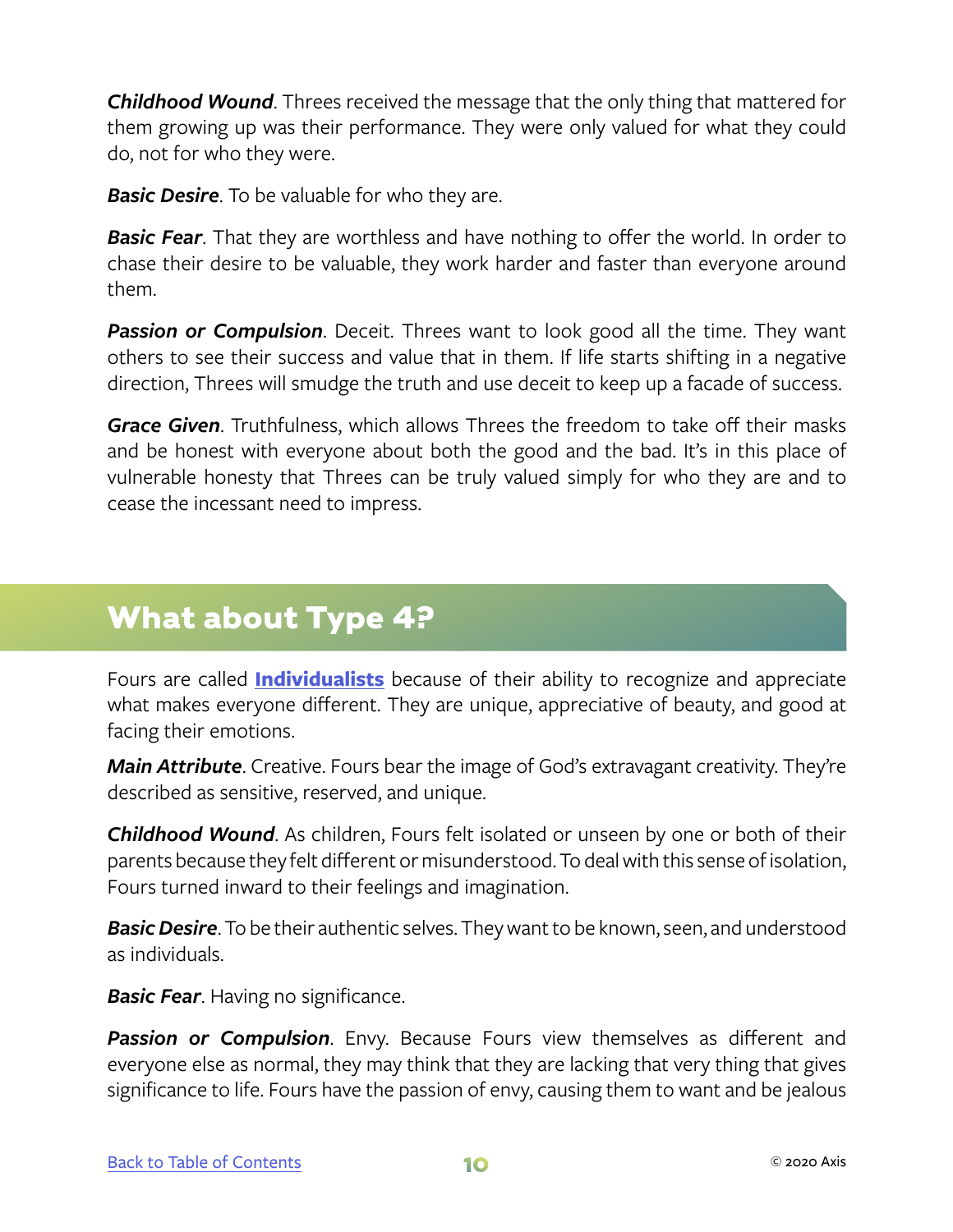<span id="page-14-0"></span>of the lives others are living, and this envy allows them to cope with their greatest fear of insignificance. Envy causes Fours to get stuck in a hamster wheel of emotions, making them feel trapped in feelings.

*Grace Given*. Equanimity, which is the ability to feel the appropriate emotion at the appropriate time. This grace allows the Four to be honest about an experience without getting trapped in an emotional vortex. It is in equanimity, a place of calmness and contemplation, that Fours are able to see their own significance and value in Christ.

#### **And Type 5?**

Fives are called **[Investigators](https://www.enneagraminstitute.com/type-5)** because they are curious about the world around them and want to know why things are the way they are. Because of this, they are often innovative, independent, and highly focused.

*Main Attribute*. Wisdom. Fives follow in the footsteps of the proverbs, reminding us that God is wise and that wisdom is a true gift to be pursued. They are perceptive, intense thinkers, and analytical.

*Childhood Wound*. In childhood, Fives either struggled to make a meaningful connection with their caretaker or they had helicopter caretakers who were intrusive and over-controlling. The Five thus retreated into the world of the mind for safety, finding a place to truly explore the world without invasion.

*Basic Desire*. To be capable and competent.

*Basic Fear*. Being left unable and helpless. To combat this fear and have some semblance of reaching for their desire, Fives withdraw from the outer world and live in their minds, studying the world around them intensely to find problems and solutions through knowledge and learning.

**Passion or Compulsion**. Avarice, a type of greed characterized by hoarding and an inability to let go. For the Five, this looks more like intellectual hoarding than physical accumulation. Fives living out their False Selves will attempt to build self-competence through the accumulation of knowledge, but they will struggle to act on that knowledge, feeling that there will always be more to learn or analyze in a situation.

*Grace Given*. Detachment. This often has negative connotations, but for the Five, detachment is the thing that helps them let go of the endless journey deep into the mind and allows them the freedom to reattach to the world around them through offering their wells of wisdom to others as a beautiful gift.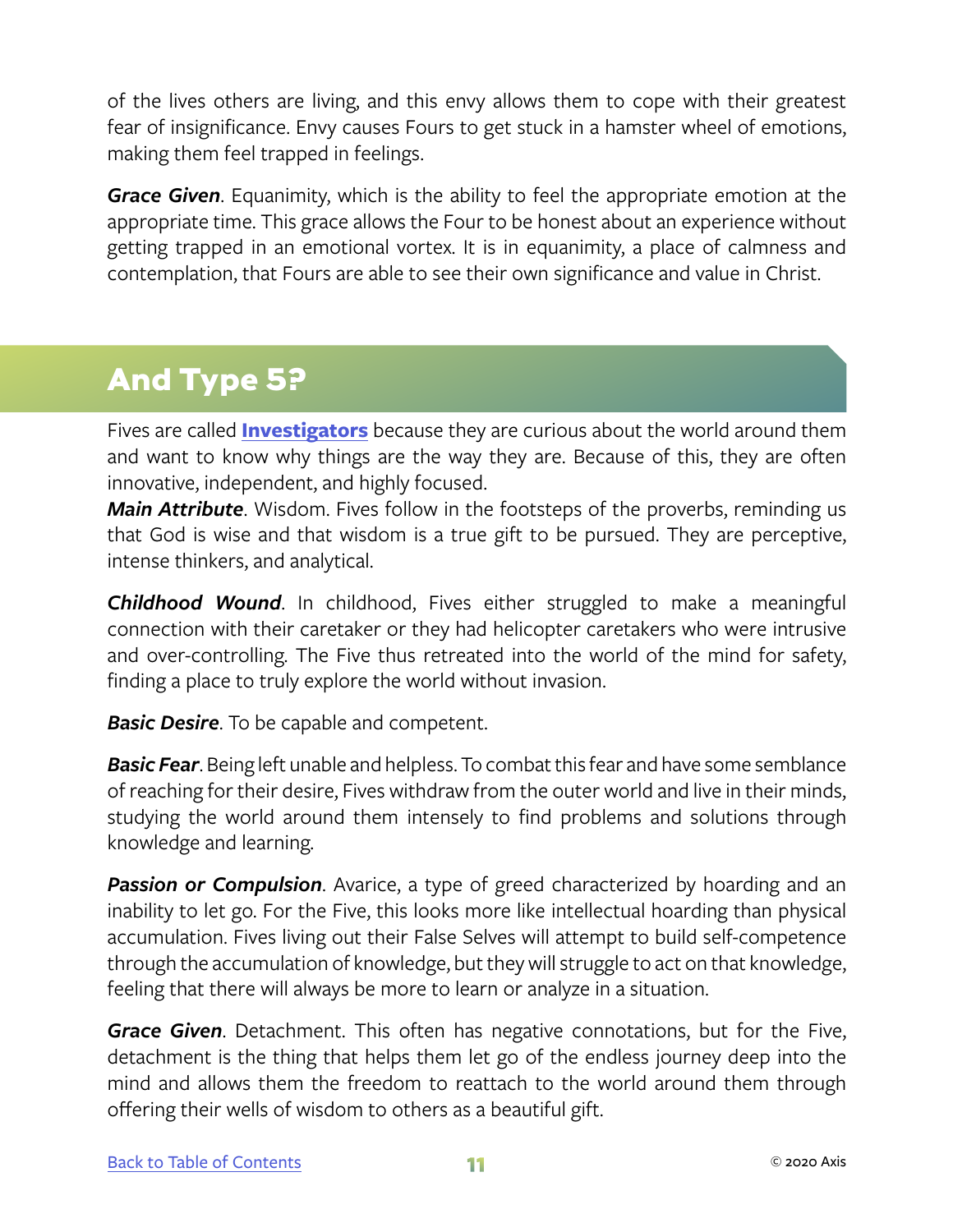#### <span id="page-15-0"></span>**What should I know about Type 6?**

Type Six is called **[The Loyalist](https://www.enneagraminstitute.com/type-6)** because people of this type are not only fiercely loyal to relationships, but also to ideas and beliefs, even to the point that they will defend others or their values more fiercely than they will defend themselves.

*Main Attribute*. Faithful. Sixes remind us that God is faithful and will not abandon His people. They reflect the radicalness of God's never-ending commitment to us. Sixes are likable, warm, and charming.

*Childhood Wound*. As children, Sixes learned to be doubtful of the world around them because their environments were unpredictable and unsafe. They doubted everything as a defense mechanism and eventually learned not even to trust their own thoughts or instincts.

*Basic Desire*. To be supported and have guidance.

*Basic Fear*. To be without any support or guidance. When Sixes live out of the False Self, their mind becomes filled with worst-case scenarios in which they are left helpless and without safety or support.

*Passion or Compulsion*. Cowardice, meaning the False Self tells them that in order to be supported and have guidance, they must live in constant crippling fear, which eventually prevents them from making any decisions or moving forward with life.

*Grace Given*. Courage. In spite of their fear, healthy Sixes find that they have the courage to act and move through life with a sense of confident courage knowing that they have the guidance and security they are seeking in God, who is their safety.

#### **How about Type 7?**

This type is called **[The Enthusiast](https://www.enneagraminstitute.com/type-7)** because they are excited about almost anything. They approach the world with a kind of wide-eyed wonder, anticipating all the exciting things that are coming next.

**Main Attribute.** Joy. Sevens have a natural propensity toward joy, and they remind each of us that God gives joy in all of life's circumstances. Sevens are known to be energetic, lively, and spontaneous.

*Childhood Wound.* Sevens either had nurturer that was taken away too soon, or they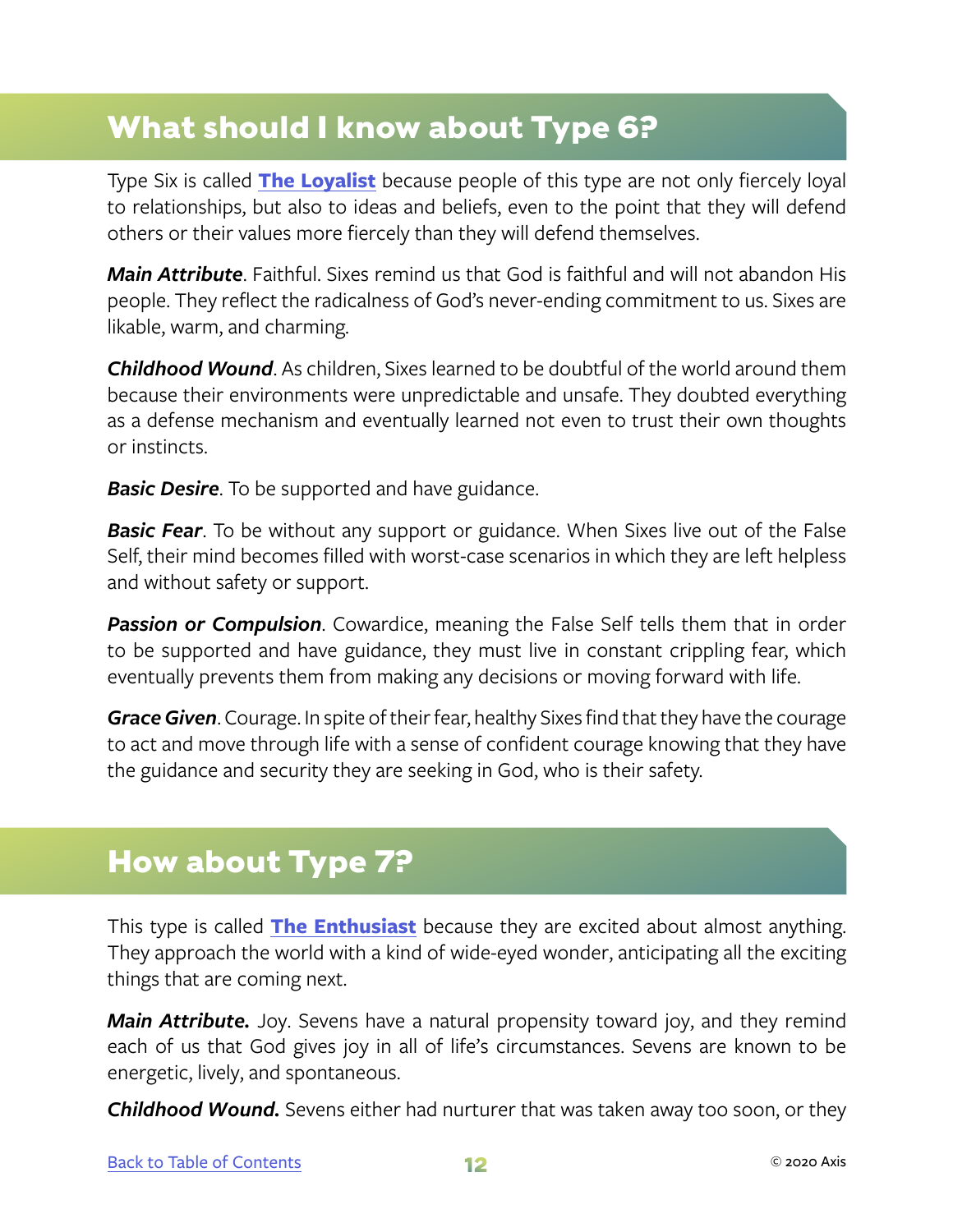<span id="page-16-0"></span>were deprived of a nurturing relationship altogether. To cope with the pain in their life, Sevens learned to distract themselves with constant positive thinking and fun activities.

*Basic Desire.* To be satisfied.

*Basic Fear.* Pain. They crave a life of deep-rooted satisfaction, so when Sevens live out of the False Self, their lives become filled with more and more distractions in search of that satisfaction, causing them to look distracted, manic, and unfocused.

*Passion or Compulsion.* Gluttony. Sevens tend to over-consume anything that brings satisfaction. But they find that their unquenchable thirst and unending pursuits leave them burnt out and anxious for more.

*Grace Given.* Sobriety. Healthy Sevens are able to calm the chaos buzzing in their minds and are able to invest in the here and now. In this sobriety, Sevens can find great wisdom and offer that wisdom to others.

#### **What should I know about Type 8?**

Eights are called **[Challengers](https://www.enneagraminstitute.com/type-8)** for their love of taking on new challenges and encouraging others to do the same in the hopes of surprising themselves with what they can accomplish.

*Main Attribute.* Power. Eights show us that God will fight on behalf of His people for their good. At their best, Eights fight for justice for the oppressed and defend the weak. They are direct, loyal, energetic, and protective.

*Childhood Wound.* Eights grew up in a highly chaotic, dysfunctional, and physically or emotionally unsafe environment where they had to mature very quickly to protect themselves. Instead of being controlled, Eights decided they would always be in control and refused to show weakness because weakness made them vulnerable.

*Basic Desire.* To protect themselves.

**Basic Fear.** Being harmed, violated, or controlled. They have an innate survival instinct woven into their DNA, and they are people of very high intensity and strongly held opinions.

**Passion or Compulsion.** Lust—not simply sexual lust, but a lust for everything that makes them feel alive. This is ironic because the behaviors the Eight clings to are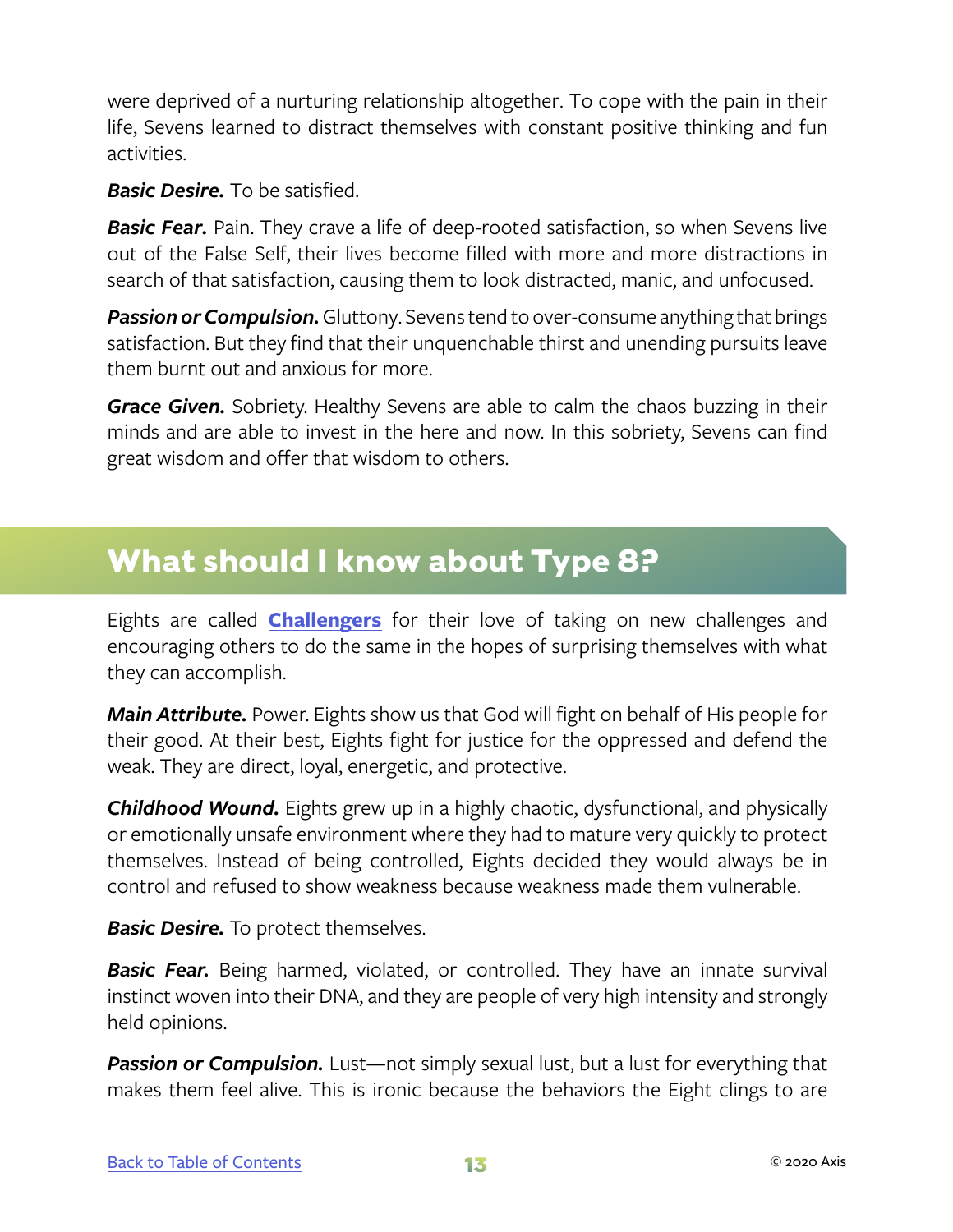<span id="page-17-0"></span>often self-destructive behaviors and addictions that give them the illusion of being in control and protected even while destroying the the world around them.

*Grace Given.* Innocence. For the Eight, this is the ability to rest from the constant pursuit of lust and settle into the moment, allowing life to come at them with childlike love and curiosity. When Eights embrace innocence, they find that in God they are protected and can then offer this protection to others.

#### **And finally, what about Type 9?**

Nines are called **[Peacemakers](https://www.enneagraminstitute.com/type-9)** because they are devoted to both internal and external peace for themselves and others.

*Main Attribute.* Peace. Nines reflect God's peace that surpasses all understanding, and they create peace around them for others to rest in. They're described as generous, patient, emphatic, and receptive.

*Childhood Wound.* Nines grew up in an environment where they felt overlooked, lost, or unimportant. When they did have strong feelings, they were ignored or criticized, so they chose to simply blend in and go with the flow to keep the peace around them.

*Basic Desire.* To feel peace and wholeness.

**Basic Fear.** Loss and separation. Nines living out of the False Self will often feel an intense need to keep peace and harmony, but they will do this by ignoring their own needs and feelings and instead simply try to go with what everyone else wants. Because of their natural ability to see every perspective when conflict arises, they are often unable to take a stance or choose a side.

*Passion or Compulsion.* Slothfulness, meaning they often become neglectful of or slow to confront their own feelings, emotions, or needs. Nines often struggle to recognize this because they believe that if the outer world looks peaceful, the inner one is, too, but in reality, their feelings are still there; they've simply put them in a pretty box in order to ignore them.

*Grace Given.* Action. This allows the Nine to start creating genuine peace in the inner and outer world through the honest expression of their feelings and emotions. Action for Nines means giving themselves space to take action and speak their opinion, even in tension. It is there that true peace is found.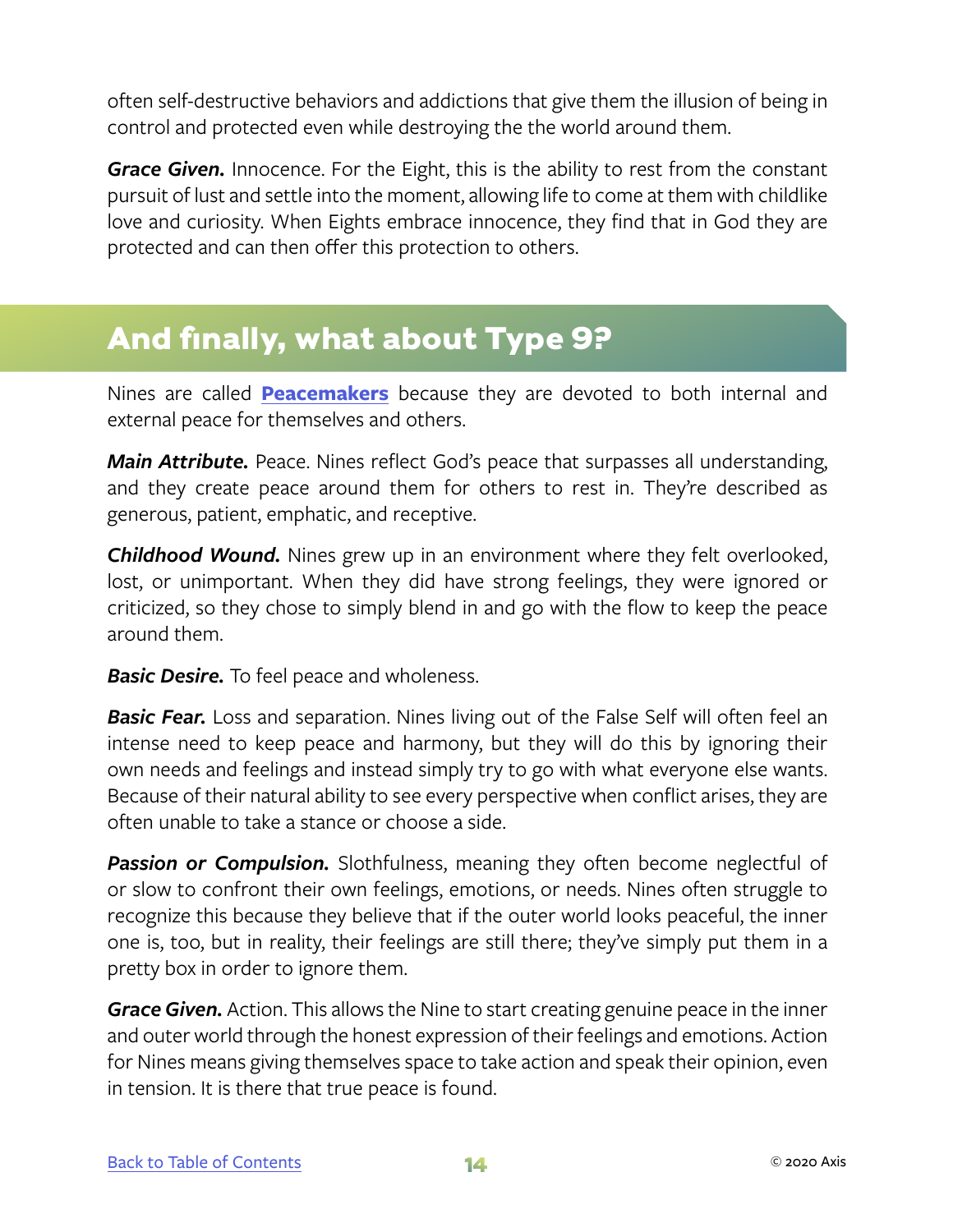#### <span id="page-18-0"></span>**Anything else to know?**

It's important that we first start with using the Enneagram to understand ourselves before then moving on to others. Once we do this, it becomes extremely important that we don't use our newfound knowledge as a weapon. It can be so easy to focus on the parts of a person's personality we *don't* like or to put them in a box because we think we understand everything about them. But that doesn't help anyone. Instead, the Enneagram can be used to understand why someone might do something that irritates us (it's not because they're the worst), to speak their language when asking them to stop, or to find better outlets for their energy/passion.

In addition, because the Enneagram is based on core motivations and values—things we often don't reveal to others—it's never smart to tell someone what we think they are. We'll often be wrong! Only they can decide for themselves which type best and fully describes them.

For that reason, many Enneagram experts recommend simply observing our children and guessing what we think they are *without telling them* in order to let them decide for themselves in due time. If we tell them, it could taint the way they see themselves or even cause them to try to fit into that mold and keeping them from embracing their God-given identity.

#### **How can it help me parent my kids?**

First, once you understand yourself, the Enneagram can help you understand how you parent because each of us will have [parenting styles](http://www.anngadd.co.za/2015/10/enneagram-parenting-styles/) that ultimately reflect our primary type. Then, once you know your kids' types, you can see [how your type](https://www.enneagraminstitute.com/the-enneagram-type-combinations/)  [interacts](https://www.enneagraminstitute.com/the-enneagram-type-combinations/) with theirs. It's fascinating to learn how certain aspects of your type and your kids' types might not line up and cause heavy relational issues. For example, type Two kids often struggle with type Eight parenting, and type Seven kids push back hard against the One's parenting styles. Bringing some of this to light can totally transform your family dynamic over time.

Second, it can help you in understanding your kids even better and can act as a new pair of glasses to see your kids through. When you understand how your kid sees the world and what their basic desires and basic fears are, it allows you to connect with them on a deeper level, creating more opportunity for authentic conversation and relationship. The next time your kid lashes out or is having a really difficult day, try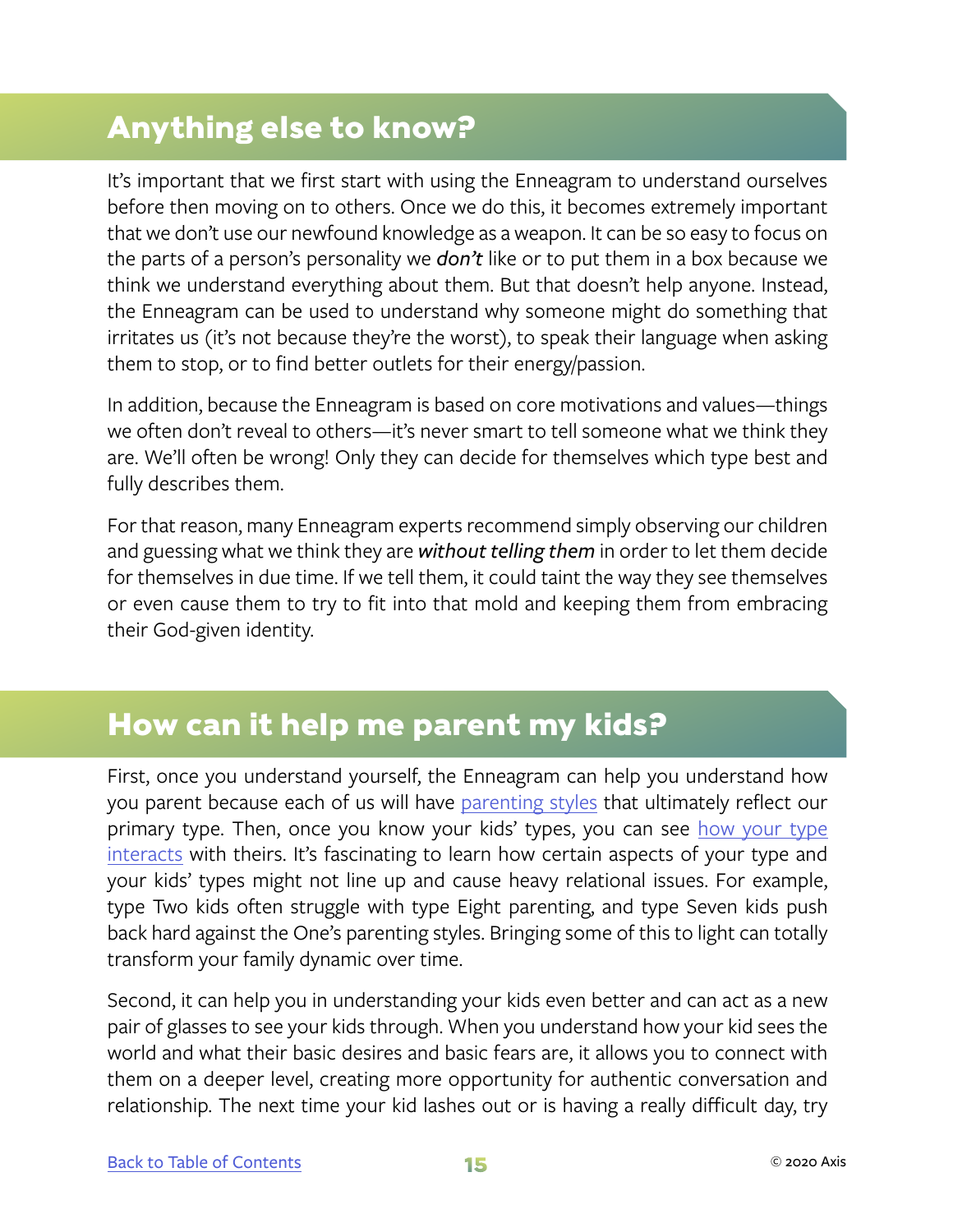<span id="page-19-0"></span>to walk them through their struggle with their type's desires, fears, and passions in mind (without telling them, of course). For example, if you have a kid who is a Four and consistently gets stuck in an emotional spiral, come at the situation with the mindset that what your kid *really* wants is to find significance. Help them identify their emotions, speak those emotions, and then give them techniques for moving toward finding their ultimate significance in God.

Remember, the Enneagram can be used inappropriately if it is used as a labeling tool for your kids or as an excuse for poor behavior or parenting on our end. One thing we never want to do is stereotype a Five kid as an anti-social brainiac, a Seven kid as an irresponsible class clown, or a Three kid as the perfect trophy child. These labels are gross oversimplifications and don't look at our kids holistically. Remember, the Enneagram is designed for us to enter into meaningful, authentic relationships with our kids, and when we use it as a tool to label what we like and don't like, it will do the opposite and drive them away.

#### **Conclusion**

You and your kids are all gloriously made in God's image, but because of sin and rebellion we spend a lot more time living out of our False Selves than we do our True Selves. Someone asks who we are, and our False Selves start listing all the ways we grasps for significance, meaning, and purpose, all the while missing the true fullness of who God made us be. The Enneagram gives all of us the grace of exposing the lies we hear over and over, and it allows us to see ourselves for who we really are: deeply broken masterpieces who are, by God's unending grace, being remade into His image. Here, in the security of our Father's grace, we find the strength to let go of what we think we should be and joyfully live into the abundant people He has ordained us to be. And that is freedom.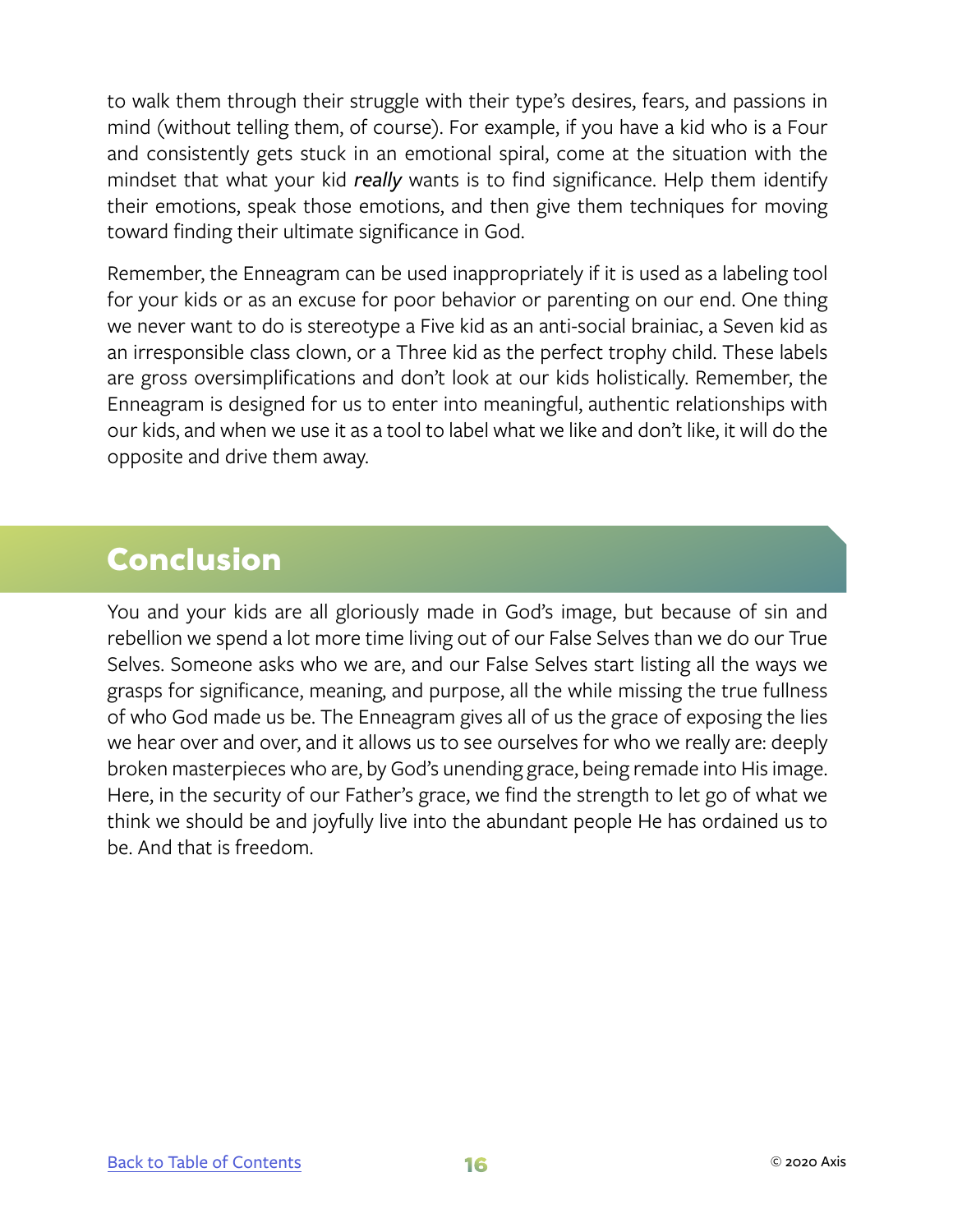#### <span id="page-20-0"></span>**Related Axis Resources**

- *• [The Culture Translator](http://axis.org/ct)*, a **free** weekly email that offers biblical insight on all things teen-related
- [A Parent's Guide to Discipling Teenagers](https://axis.org/guides#img-71283-137)
- • [A Parent's Guide to Generation Z](https://axis.org/guides#img-47335)
- • [A Parent's Guide to Family Night](https://axis.org/guides#img-44516)
- • [A Parent's Guide to Making Your Home a Safe Place](https://axis.org/guides#img-89458)
- Check out [axis.org](https://axis.org) for even more resources!
- If you'd like access to all of our digital resources, both current and yet to come, for one low yearly or monthly fee, check out the [All Axis Pass](https://axis.org/aap)!

#### **Additional Resources**

There are many more layers and facets of the Enneagram that we didn't have space to discuss here. We highly recommend the following for learning more.

- *• [The Sacred Enneagram](https://www.christianbook.com/sacred-enneagram-finding-unique-spiritual-growth/christopher-heuertz/9780310348276/pd/348276)* by Christopher L. Heuertz
- *• [What Type Am I?](https://www.amazon.com/What-Type-Discover-Who-Really/dp/014026941X/ref=sr_1_1?ie=UTF8&qid=1543188830&sr=8-1&keywords=what+type+am+i)* by Renee Brown
- *• [The Road Back to You: An Enneagram Journey to Self-Discovery](https://www.christianbook.com/road-back-enneagram-journey-self-discovery/ian-cron/9780830846191/pd/846191?event=ESRCG)* by Ian Cron and Suzanne Stabile
- *• [Mirror for the Soul: A Christian Guide to the Enneagram](https://www.christianbook.com/mirror-the-soul-christian-guide-enneagram/alice-fryling/9780830846320/pd/846320)* by Alice Fryling
- *• [The Enneagram: A Christian Perspective](https://www.christianbook.com/the-enneagram-a-christian-perspective/richard-rohr/9780824519506/pd/519506?event=ESRCG)* by Richard Rohr
- *• [Personality Types: Using the Enneagram for Self-Discovery](https://www.christianbook.com/personality-using-enneagram-discovery-revised-edition/don-riso/9780395798676/pd/798676?event=ESRCG)* by Don Richard Riso and Russ Hudson (this will be particularly interesting to Fives because it's very in depth)
- ["How the Enneagram Can Point You to God,](https://relevantmagazine.com/god/enneagram-makes-sanctification-specific/)" Relevant Magazine
- *• [The Path between Us: An Enneagram Journey to Healthy Relationships](https://www.christianbook.com/the-path-between-enneagram-journey-health/suzanne-stabile/9780830846429/pd/846429)* by Suzanne Stabile
- [Songs for Each Enneagram Type](http://www.sleepingatlast.com/) by Sleeping at Last
- [Sandals Church Enneagram Podcast](https://sandalschurch.com/thedebrief/?gclid=Cj0KCQiA1sriBRD-ARIsABYdwwFOdCPlVLB8gJvz1NmxKxk5JO-DnHsLsMAc3MaLzQFfaA333Dd7teEaAlanEALw_wcB), Episodes 105-113
- [The Enneagram Institute test](https://tests.enneagraminstitute.com/orders/create), \$15
- [WEPSS test](https://wepss.com/buy.asp), \$10
	- The above tests have been verified to be accurate. Other free tests are not necessarily as accurate.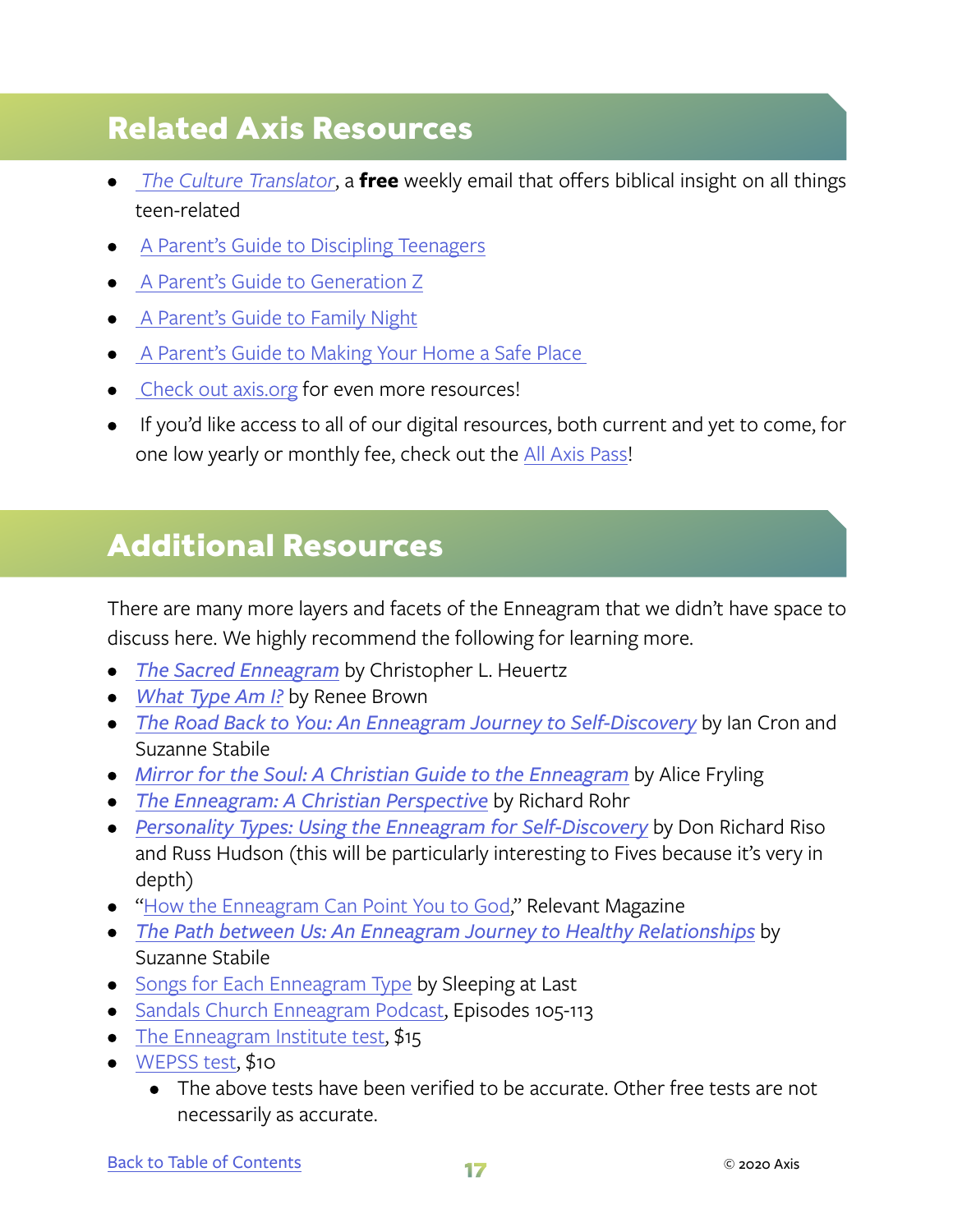#### **Support Axis to get more resources like this!**

Thanks so much for purchasing this Parent Guide from Axis! As a 501(c)(3) nonprofit ministry, Axis invests all proceeds from your purchases back into the creation of more quality content like this. By purchasing this and [other content](https://axis.org) from Axis, you support our ministry, allowing us to come alongside you in your parenting and/or discipleship journey.

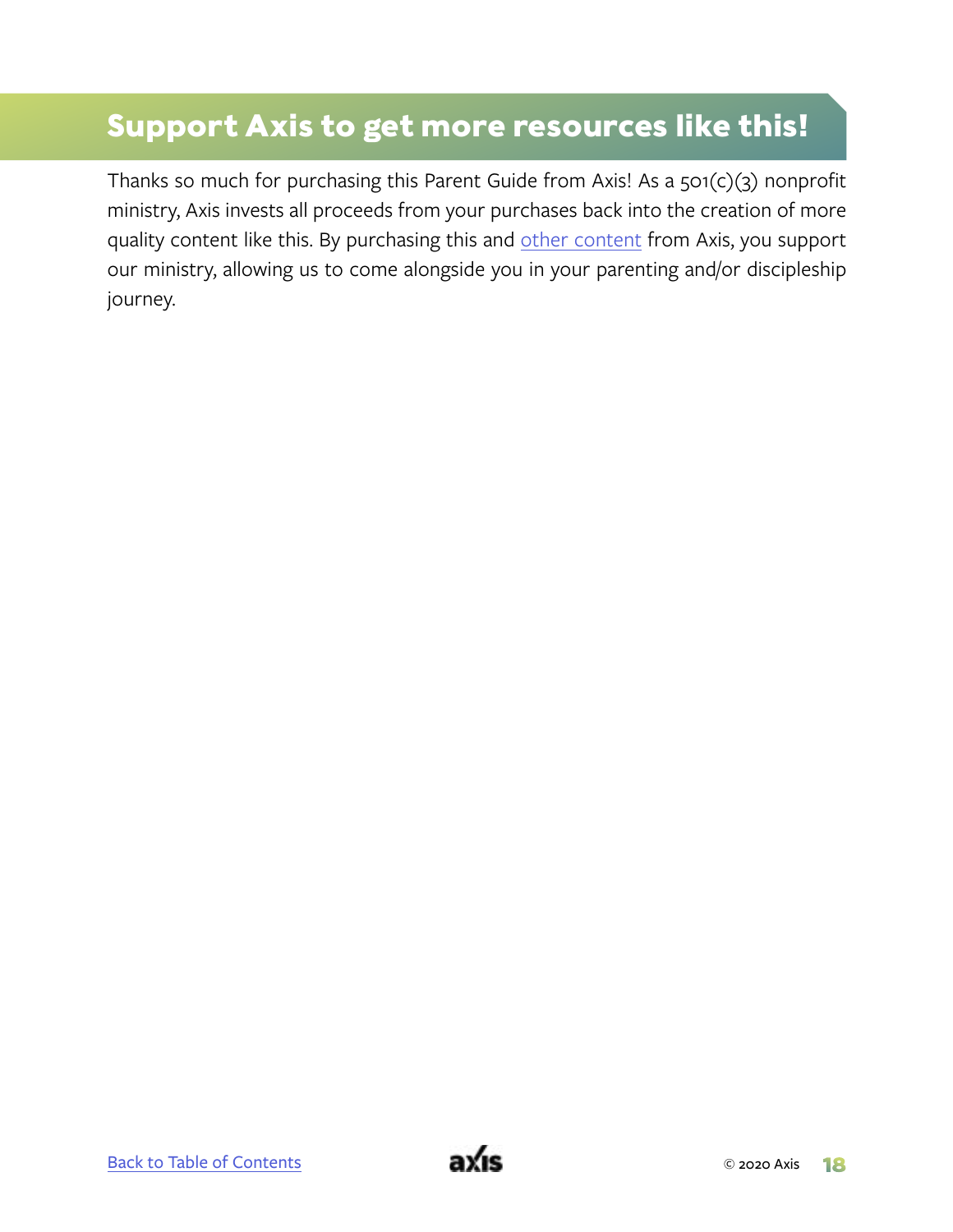# <span id="page-22-0"></span>**IE ENNEAGRAM** A Parent's Guide to

#### **Recap**

- Self-knowledge and awareness can help us live more intentionally, and the Enneagram helps us to gain that knowledge and awareness.
- The Enneagram is a personality typing system that touches on core desires, fears, and motivations.
- It's a strong parenting tool that can expose weak places in relationships.
- Our True Self is when we rest in God, but in our insecurities, our False Self rules.

**Hint: Screen shot or print this page to refer back to later!**